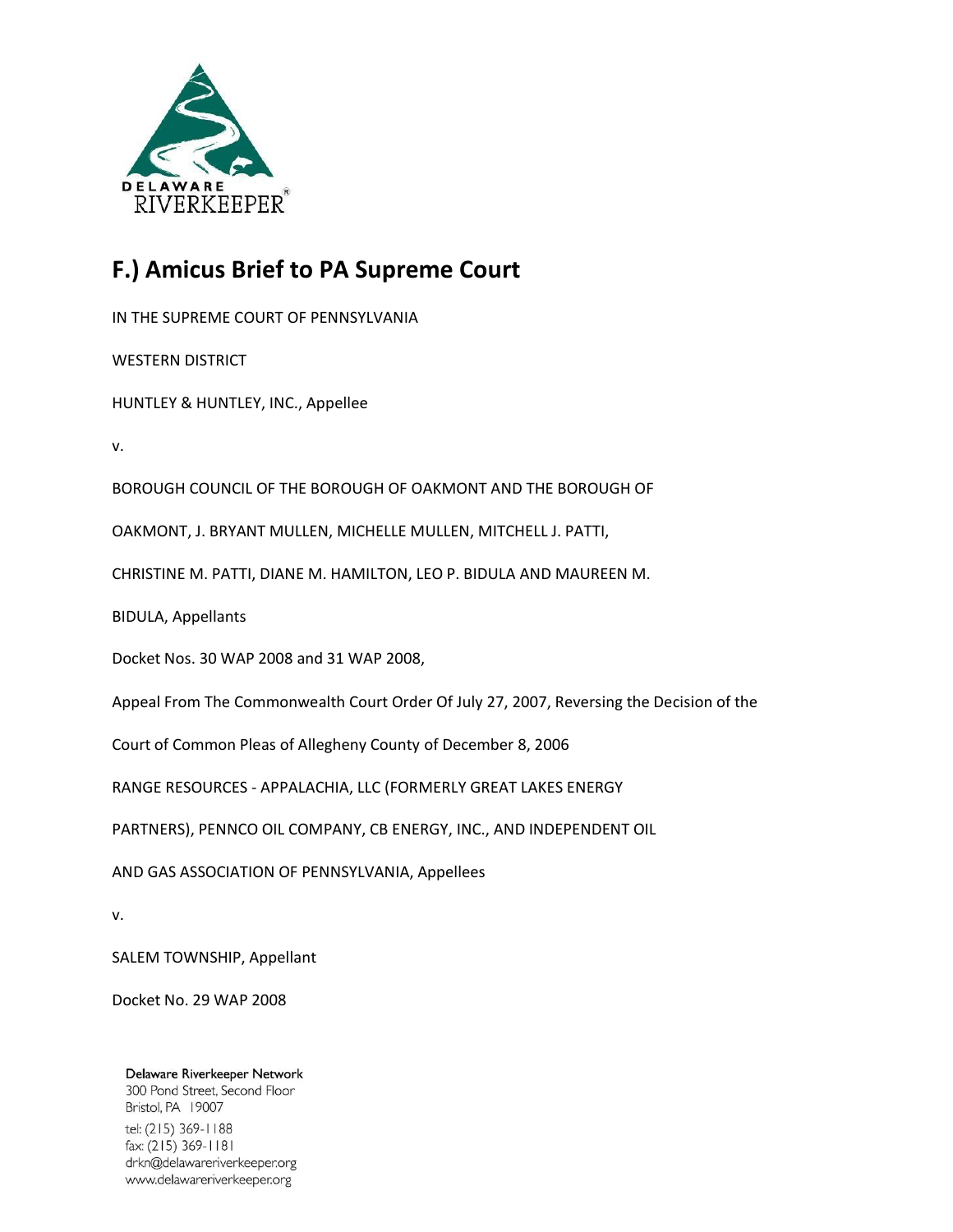Appeal From The Commonwealth Court Order Of August 9, 2007, Affirming the Decision of the Court of Common Pleas of Westmoreland County of September 8, 2006 BRIEF OF AMICI CURIAE, NOCKAMIXON TOWNSHIP, THE DELAWARE RIVERKEEPER, DELAWARE RIVERKEEPER NETWORK, AMERICAN LITTORAL SOCIETY, AND DAMASCUS CITIZENS ALLIANCE FOR SUSTAINABILITY IN SUPPORT OF APPELLANTS Jordan B. Yeager, PA 72947 Elizabeth Koniers Brown, PA 94052 Curtin & Heefner LLP Senior Attorney 1980 So. Easton Road, Suite 220 Delaware Riverkeeper Network Doylestown, PA 18901 300 Pond Street, 2nd Floor Tel. 267-898-0570 Bristol, PA 19007 Tel. 215-369-1188 On Behalf of Amici Curiae Nockamixon Township, The Delaware Riverkeeper, Delaware Riverkeeper Network, American Littoral Society, and Damascus Citizens for Sustainability i

## TABLE OF CONTENTS

| 1) The Provisions of the Oil & Gas Act Provide for a Local |  |
|------------------------------------------------------------|--|
|                                                            |  |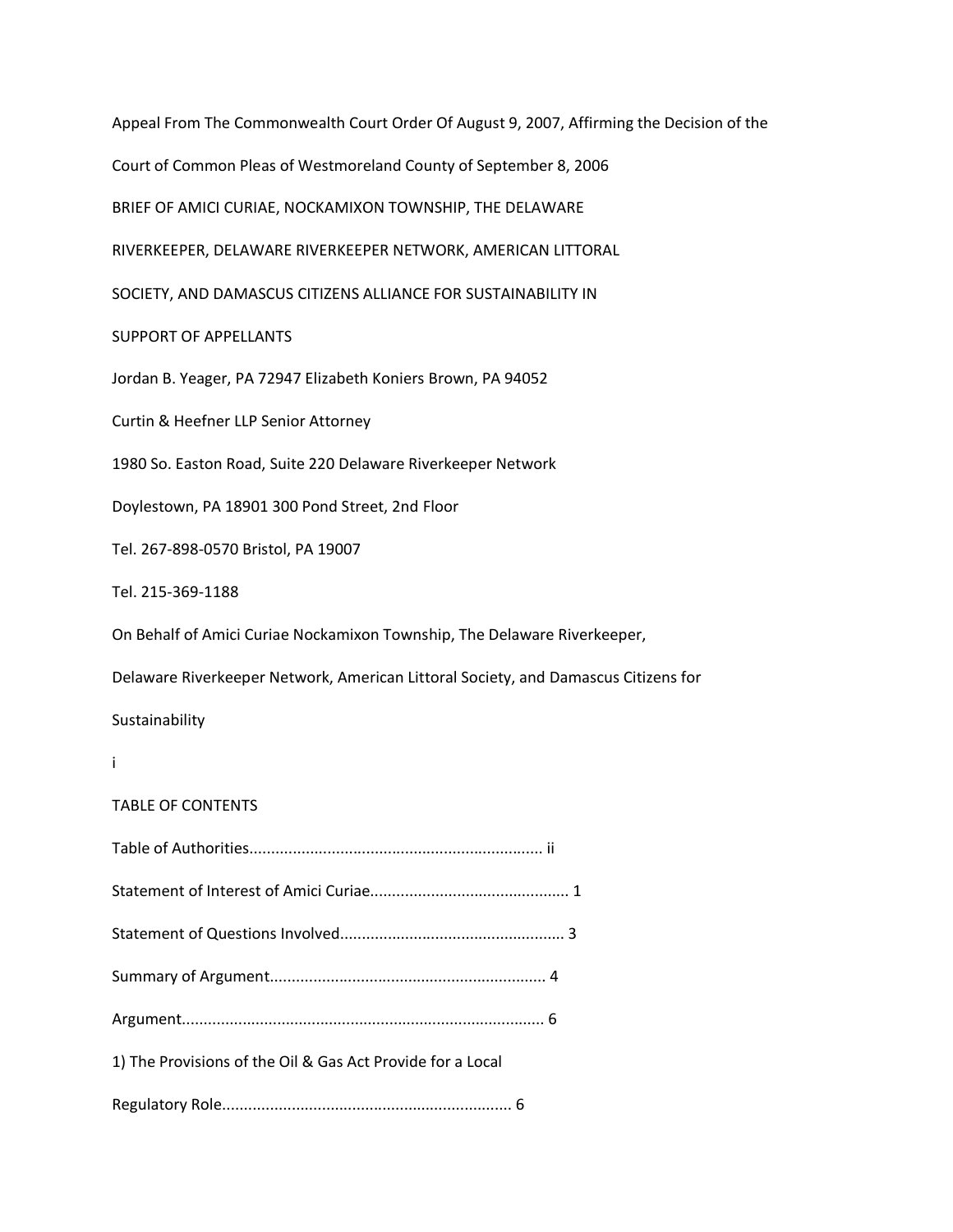2) The Rules of Statutory Construction Support a Local Regulatory Role................................................................................. 8 3) Other Preemption Caselaw Has Sustained the Regulatory Authority Of Municipalities.................................................................. 9 4) Municipalities Must Be Allowed to Meet Their Obligations Under the Municipalities Planning Code................................................ 12 5) The Act Must Be Read to be Consonant with The Environmental Rights Amendment to the Pennsylvania Constitution.................................. 14 6) The Environmental Rights Amendment Requires Reading the Oil and as Act in a Manner that Respects Local Regulation................................... 18 7) Courts Have Repeatedly Found that Environmental Protection Responsibilities Are Shared........................................................ 26 Conclusion.................................................................................... 27 Proof of Service............................................................................ 29 ii TABLE OF AUTHORITIES Cases Adams Sanitation Co. v. Dep't of Envtl. Protection, 715 A.2d 390 (Pa. 1998).....................21 Borough of Moosic v. Pennsylvania Pub. Util. Comm'n, 429 A.2d 1237 (Pa. Commw. Ct. 1981).......................................................................................................26, 27 Bruhin v. Commonwealth, 320 A.2d 907 (Pa. Commw. Ct. 1974) ...................................26 Bussone v. Blatchford, 67 A.2d 587 (Pa. 1949) .........................................................10 Commonwealth v. Harmar Coal Co., 306 A.2d 308 (Pa. 1973) ..................................20, 21 Commonwealth v. National Gettysburg Battlefield Tower, Inc., 302 A.2d 886 (Pa. Commw. Ct.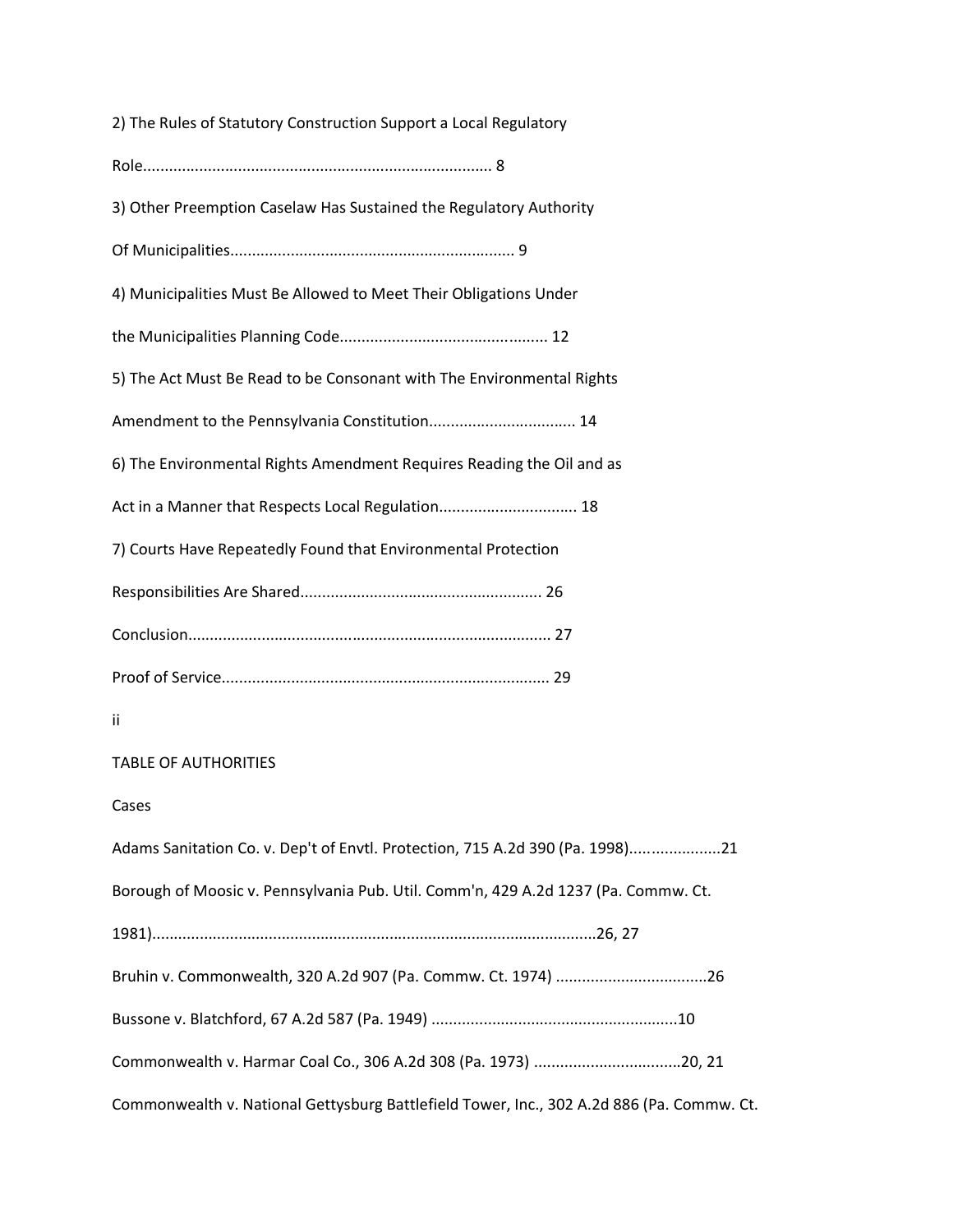| Commonwealth v. Parker White Metal Co., 515 A.2d 1358 (Pa. 1986) 15, 16                      |  |
|----------------------------------------------------------------------------------------------|--|
| Commonwealth v. Whiteford, 884 A.2d 364, rehrg en banc denied (Pa. Commw. Ct. 2005) 11       |  |
| Community College of Delaware County v. Fox, 342 A.2d 468 (Pa. Commw. Ct.                    |  |
|                                                                                              |  |
| Concerned Residents of the Yough, Inc. v. Department of Envtl. Resources, 639 A.2d 1265 (Pa. |  |
|                                                                                              |  |
| Council of Middletown Township v. Benham, 523 A.2d 311 (Pa. 1987) 10, 11                     |  |
| Del-AWARE, Unlimited, Inc. v. Commonwealth Dep't of Envtl. Res., 508 A.2d 348 (Pa.           |  |
|                                                                                              |  |
| Dep't of Envtl. Res. v. Bethlehem Steel Corp., 367 A.2d 222 (Pa. 1976) 23, 24                |  |
| Dep't of Envtl. Res. v. Blozenski Disposal Serv., 566 A.2d 845 (Pa. 1989) 22                 |  |
| Dep't of Envtl. Res. v. BVER Envtl., Inc., 568 A.2d 298 (Pa. Commw. Ct. 1990) 22             |  |
| Dep't of Envtl. Res. v. Locust Point Quarries, Inc, 396 A.2d 1205 (Pa. 1979) 23              |  |
| Dep't of Envtl. Res. v. Precision Tube Co., 358 A.2d 137 (Pa. Commw. Ct. 1976)26             |  |
| Dolington Land Group v. Zoning Hearing Board, 839 A.2d 1021 (Pa. 2003)17                     |  |
| iii                                                                                          |  |
| Greene Township v. Kuhl, 379 A.2d 1383 (Pa. Commw. Ct. 1977) 11                              |  |
| Harford Accident and Indemnity Co. v. Insurance Commissioner of the Commonwealth of          |  |
|                                                                                              |  |
| Hydropress Environmental Services, Inc. v. Township of Upper Mount Bethel, 836 A.2d 912      |  |
|                                                                                              |  |
| In re: Condemnation for Legislative Route 212, 349 A.2d 819 (Pa. Commw. Ct. 1975) 26         |  |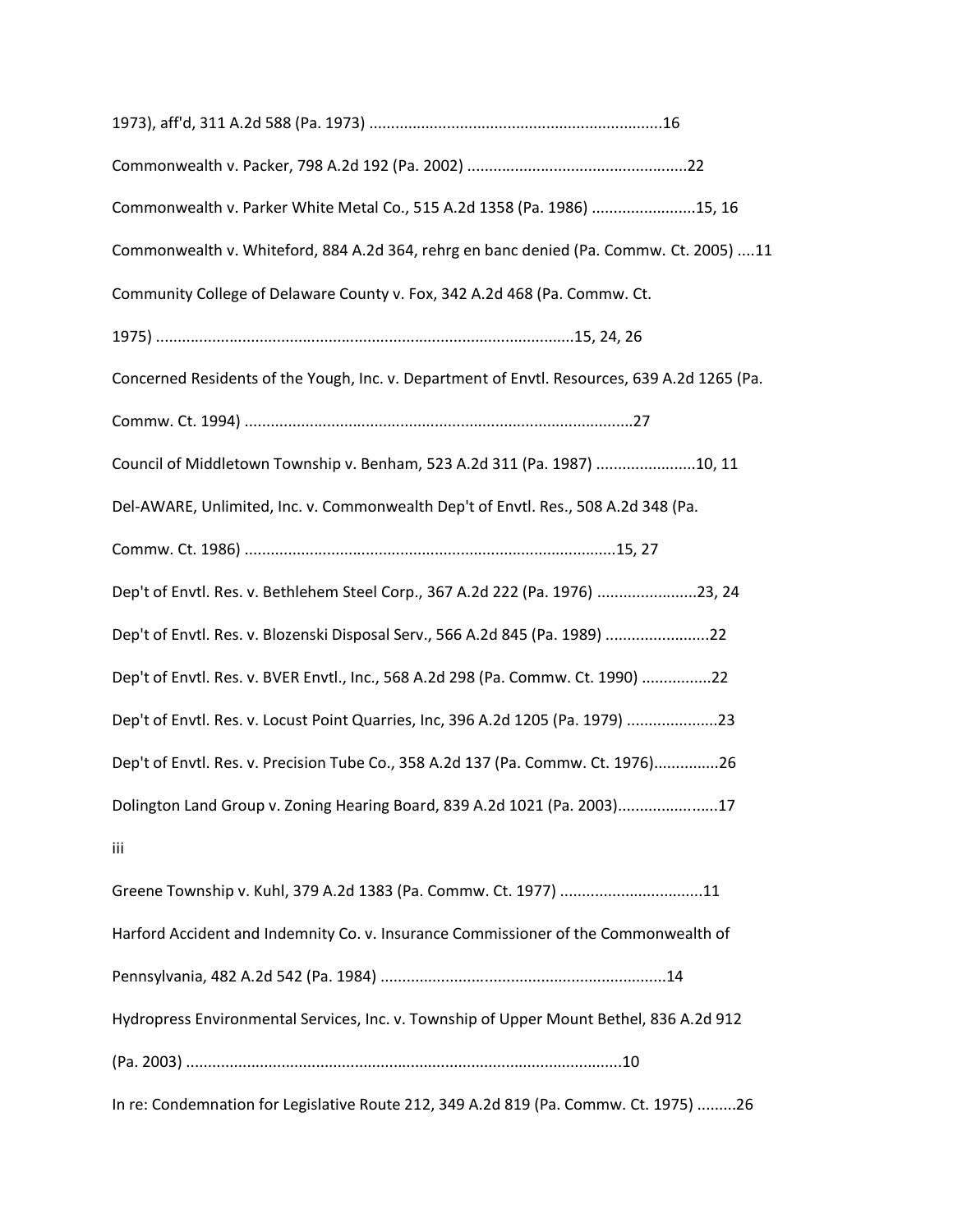| Kuhl v. Commonwealth, 467 A.2d 912 (Pa. Commw. Ct. 1983) 11                                  |
|----------------------------------------------------------------------------------------------|
| Mars Emergency Medical Services, Inc. v. Township of Adams, 740 A.2d 193 (Pa. 1999)7, 10     |
| Miller & Son Paving Inc. v. Wrightstown Twp., 451 A.2d 1002 (Pa. 1982) 11                    |
| Nat'l Wood Preservers, Inc. v. Dep't of Envtl. Resources, 414 A.2d 37 (Pa. 1980) 21          |
| Natural Milk Producers Association v. City and County of San Francisco, 20 Cal. 2d 101, 109, |
|                                                                                              |
| Pa. Envtl. Mgt. Serv., Inc. v. Commonwealth Dep't of Envtl. Res., 503 A.2d 477 (Pa. Commw.   |
|                                                                                              |
|                                                                                              |
| Snelling v. Department of Transp., 366 A.2d 1298 (Pa. Commw. Ct. 1976) 26                    |
| Southeastern Chester County Refuse Authority v. Zoning Hearing Bd. of London Grove Twp.,     |
|                                                                                              |
| Sunny Farms, Ltd. v. North Codorus Township, 474 A.2d 56 (Pa. 1984)10                        |
| Swade v. Zoning Board of Adj. of Springfield Twp., 140 A.2d 597 (Pa. 1958) 14                |
| United Artists Theater Circuit v. City of Phil., 635 A.2d 612 (Pa. 1993)15, 25               |
| United Artists Theater Circuity. City of Phil., 595 A.2d 6 (Pa. 1991)15                      |
| Warner Co. v. Zoning Hearing Board of Tredyffrin Twp., 612 A.2d 589 (Pa. Commw. Ct.          |
|                                                                                              |
| Western Pennsylvania Restaurant Association v. Pittsburgh, 77 A.2d 616 (Pa. 1951)9, 10       |
| iv                                                                                           |
| <b>Constitutional Provisions</b>                                                             |
|                                                                                              |
| <b>Statutes</b>                                                                              |
|                                                                                              |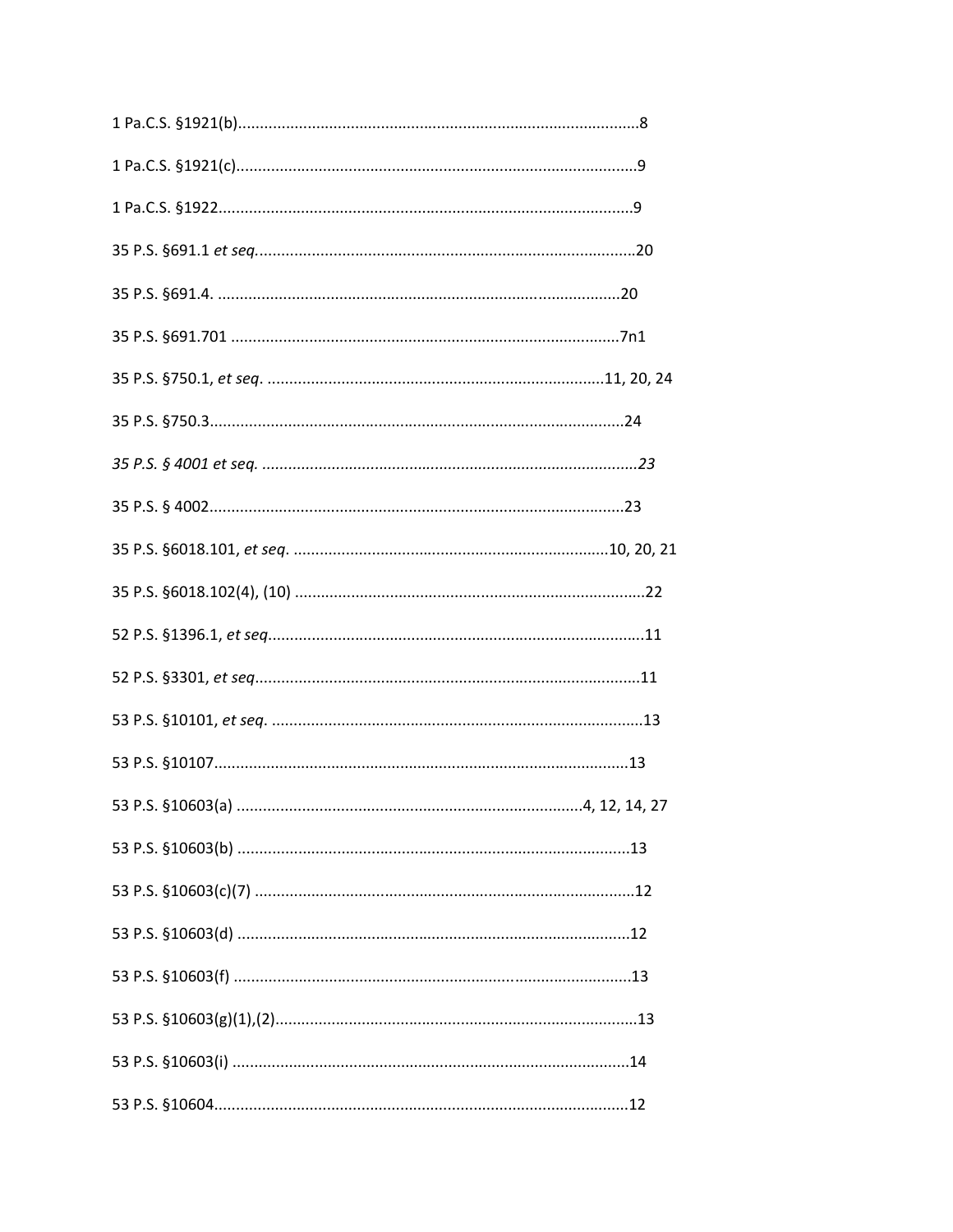| v                                                                                            |
|----------------------------------------------------------------------------------------------|
|                                                                                              |
|                                                                                              |
|                                                                                              |
|                                                                                              |
|                                                                                              |
|                                                                                              |
| <b>Other Authorities</b>                                                                     |
| Delaware Riverkeeper Network, Fact Sheet: Natural Gas Well Drilling And Production In the    |
| Upper Delaware River Watershed, at http://tiny.cc/aGpcV (last visited July 7, 2008)19n2      |
| Dernbach, Taking the Pennsylvania Constitutional Seriously When it Protects the Environment: |
| Part I - An Interpretive Framework for Article I, Section 27, 103 Dick. L. Rev. 693, 718-19  |
|                                                                                              |
| Dernbach, "Natural Resources and the Public Estate", Chap. 29, §29.3[c], p. 699, The         |
| Pennsylvania Constitution, A Treatise on Rights and Liberties (Bisel, 2004)16, 25            |
| Earthworks, Oil and Gas Pollution Fact Sheet, http://tiny.cc/cdgfJ19n2                       |
| Fried & Van Damme, Environmental Protection In A Constitutional Setting, 68 Temp. L. Rev.    |
|                                                                                              |
| Alexandra Fuller, Recovering from Wyoming's Energy Bender, The New York Times, April 20,     |
|                                                                                              |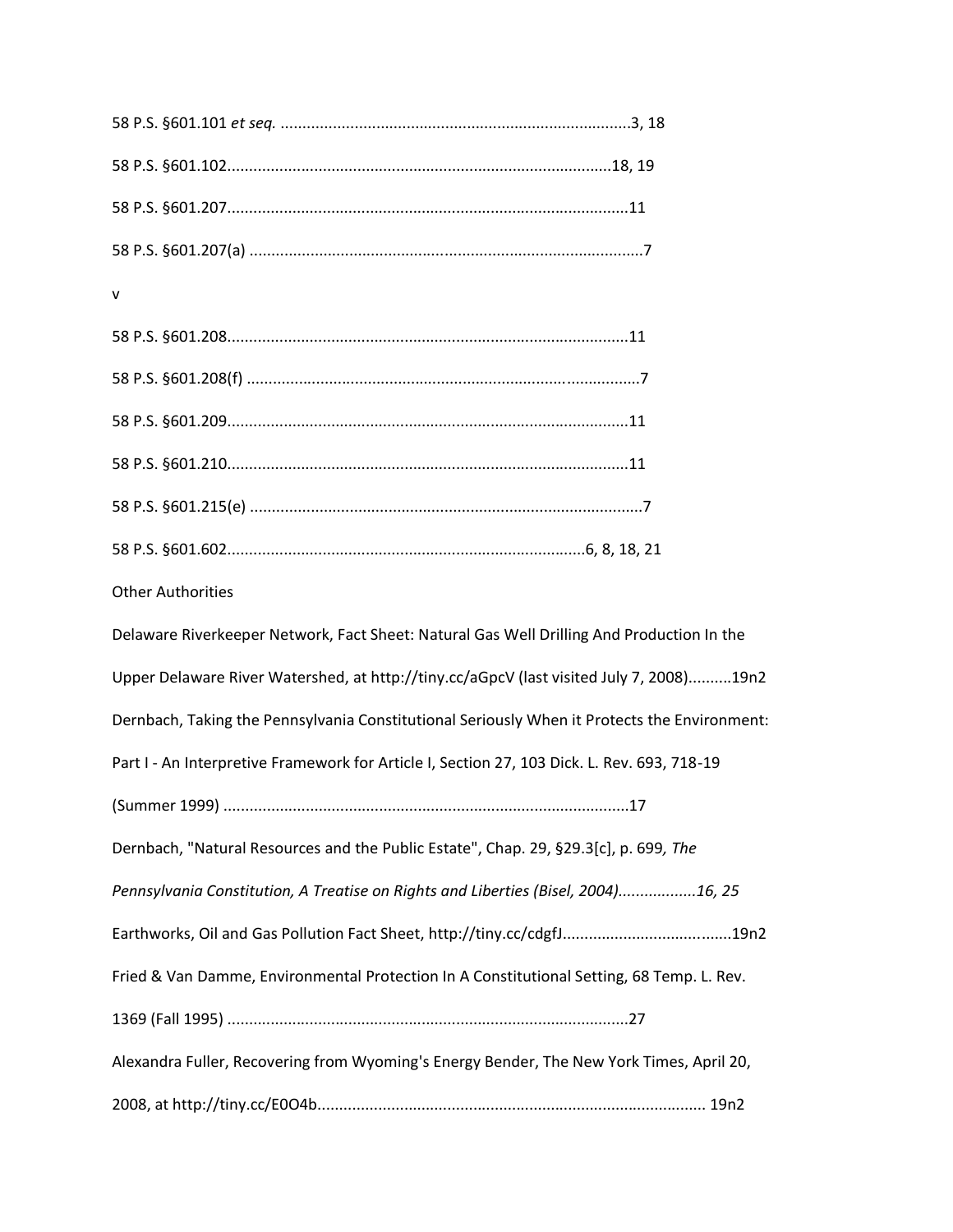Peter Gorman, An aquifer is at risk - along with property values, livestock, and dreams - after gas wells move in, Fort Worth Weekly, April 30, 2008, at http://tiny.cc/p2zg2......................19n2 September 1998 Report, 21st Century Environment Commission....................................17 Lisa Sumi, Shale Gas: Focus on the Marcellus Shale*,* Oil and Gas Accountability Project/Earthworks, May 2008, at Sec. 1; http://tiny.cc/l6HgG............................................19n2 Susquehanna River Basin Commission, Gas Well Drilling and Development, Marcellus Shale, Commission Meeting, Elmira, New York, June 12, 2008, at: http://tiny.cc/UpKdg...............19n2 TDEX, Crosby 25-3 Well - Windsor Energy, Park County Wyoming, Analysis of Products Used for Drilling, February 25, 2008........................................................................................19n2

## 1

### STATEMENT OF INTEREST OF AMICI CURIAE

The following respectfully appear as amici curiae: Nockamixon Township, the Delaware Riverkeeper, the Delaware Riverkeeper Network, and the American Littoral Society (hereinafter, "Amici"). Amici appear in support of Appellants' position, seeking reversal of the decisions of the Commonwealth Court in the Borough of Oakmont and Salem Township cases. Nockamixon Township is a rural municipality in Northern Bucks County. Pursuant to the Municipalities Planning Code and consistent with its responsibilities under Article I, Section 27 of the Pennsylvania Constitution, Nockamixon has amended its zoning ordinance to designate districts in which oil and gas drilling, like other land uses in the Township, is permitted as a conditional use. Certain corporate oil and gas well developers have pursued development of properties within Nockamixon for oil and gas drilling without regard for the Township's zoning ordinance provisions and without respecting the Township's permitting process. These developers - who report having 240 oil and natural gas leasehold interests within Nockamixon Township -- have recently sued the Township in the Court of Common Pleas of Bucks County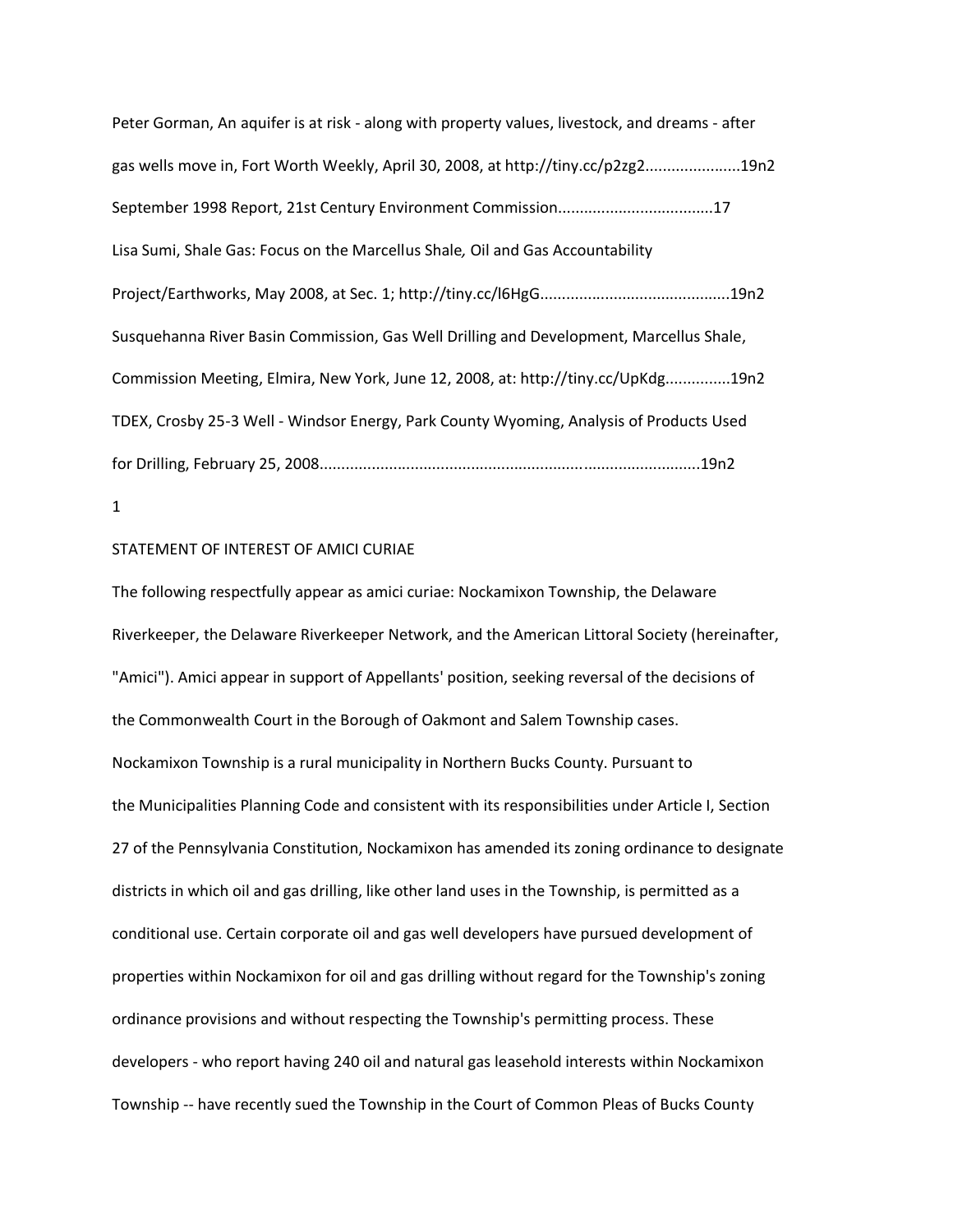seeking, *inter alia*, to have relevant provisions of Nockamixon's ordinances declared invalid. The resolution of the present appeals will substantially impact the future of Nockamixon Township.

The Delaware Riverkeeper is a full-time privately funded ombudsman who is responsible for the protection of the waterways in the Delaware River Watershed. The Delaware Riverkeeper advocates for the protection and restoration of the ecological, recreational, commercial and aesthetic qualities of the Delaware River, its tributaries and habitats. Delaware Riverkeeper Network ("DRN") is an affiliate of the American Littoral Society. DRN was established in 1988 to protect and restore the Delaware River, its tributaries and

2

habitats. To achieve these goals, DRN organizes and implements streambank restorations, a volunteer monitoring program, educational programs, environmental advocacy initiatives, recreational activities, and environmental law enforcement efforts throughout the entire Delaware River Watershed - an area which includes portions of New York, New Jersey, Pennsylvania and Delaware. DRN is a membership organization with 6,500 members throughout the Watershed. DRN members canoe, birdwatch, hike and participate in other recreational activities throughout the Delaware River Watershed. American Littoral Society ("ALS") is a non-profit organization with offices in Monmouth, Ocean, and Cape May Counties, New Jersey. ALS was established to promote the study and conservation of marine life and its habitat, specifically in coastal zones. For over 40 years, ALS has served as a lead organization in developing public support for the preservation of coastal habitat, including wetlands, uplands, dunes, seashore and other types of coastal lands. ALS has approximately 5100 members nationally, 2200 of whom reside in New Jersey. Damascus Citizens for Sustainability ("DCS") is a grassroots organization started in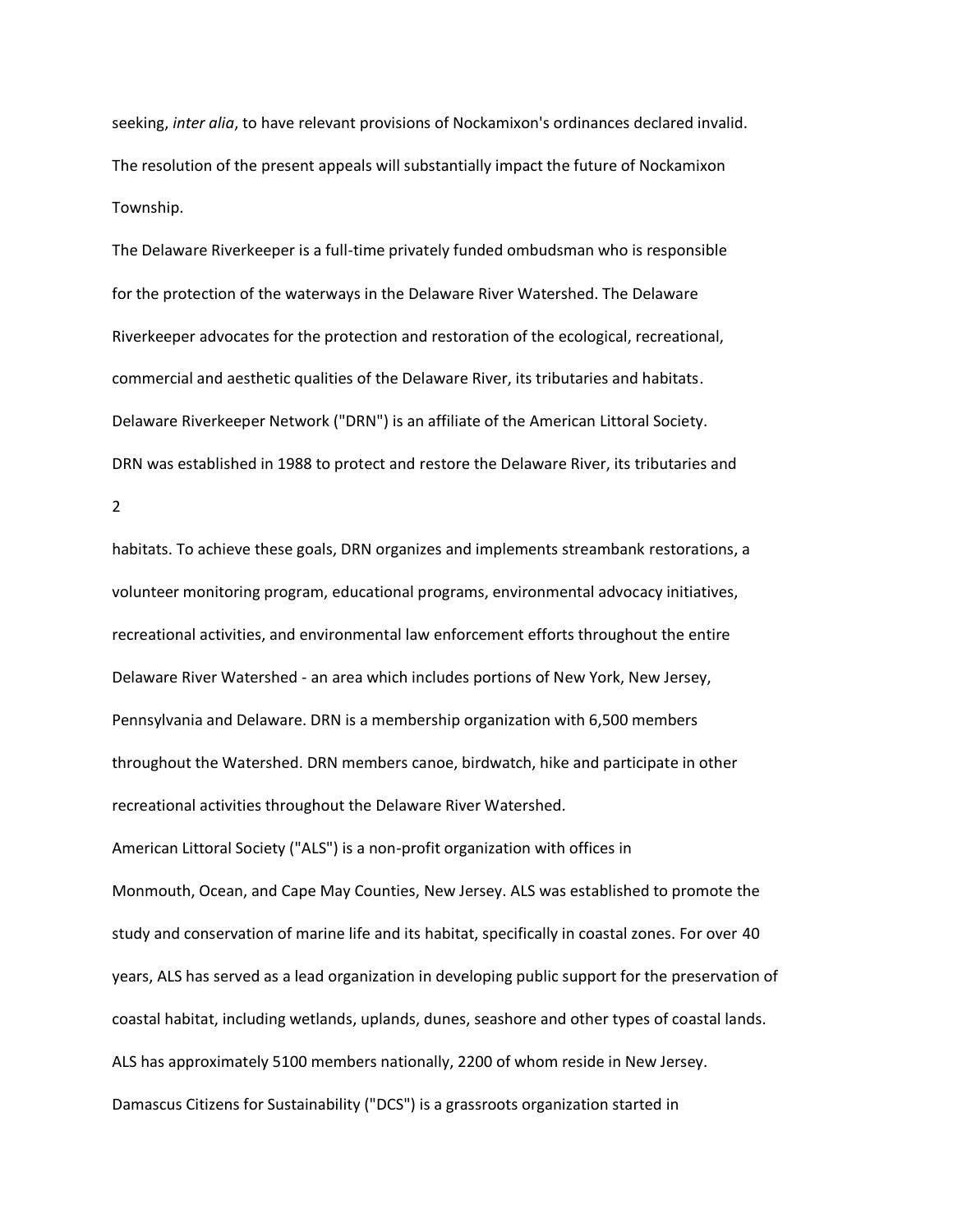Damascus, Pennsylvania. DCS concerns itself with the health and welfare of the entire Delaware River Basin. DCS engages in advocacy to protect private property, the public health and the integrity of the Upper Delaware River Basin; public action to organize local communities into activists and to form partnerships to achieve collective goals; legal action to enforce the Pennsylvania Constitution and the "Wild and Scenic Rivers" Act; public education; and monitoring by volunteers in the Upper Delaware River region.

3

### STATEMENT OF QUESTIONS INVOLVED

In two cases before the Court, the Court is considering the extent to which the state Oil and Gas Act, 58 P.S. § 601.101 *et seq*. (the Act) preempts local ordinances. In Huntley & Huntley v. Borough Council of the Borough of Oakmont, Nos. 395 WAL 2007 and 368 WAL 2007, the questions for review are:

a. By holding that the Oil and Gas Act unconditionally preempts and supersedes a municipality's right to determine the appropriate zoning districts in which gas drilling operations can be located and the manner of municipal review, whether the Commonwealth Court improperly ignored the long-recognized distinction between operational and locational aspects of certain land uses and deprived municipalities of a fundamental component of municipal zoning authority?

b. Whether the Commonwealth Court erred in holding that a municipality which, under its zoning ordinance, provides for the reasonable development of minerals within its municipality, is, nevertheless, mandated to use verbatim the definition of minerals employed in the MPC, precluding the reasonable differentiation of the various types of minerals?

In Range Resources - Appalachia, LLC. v. Salem Township, No. 394 WAL 2007, the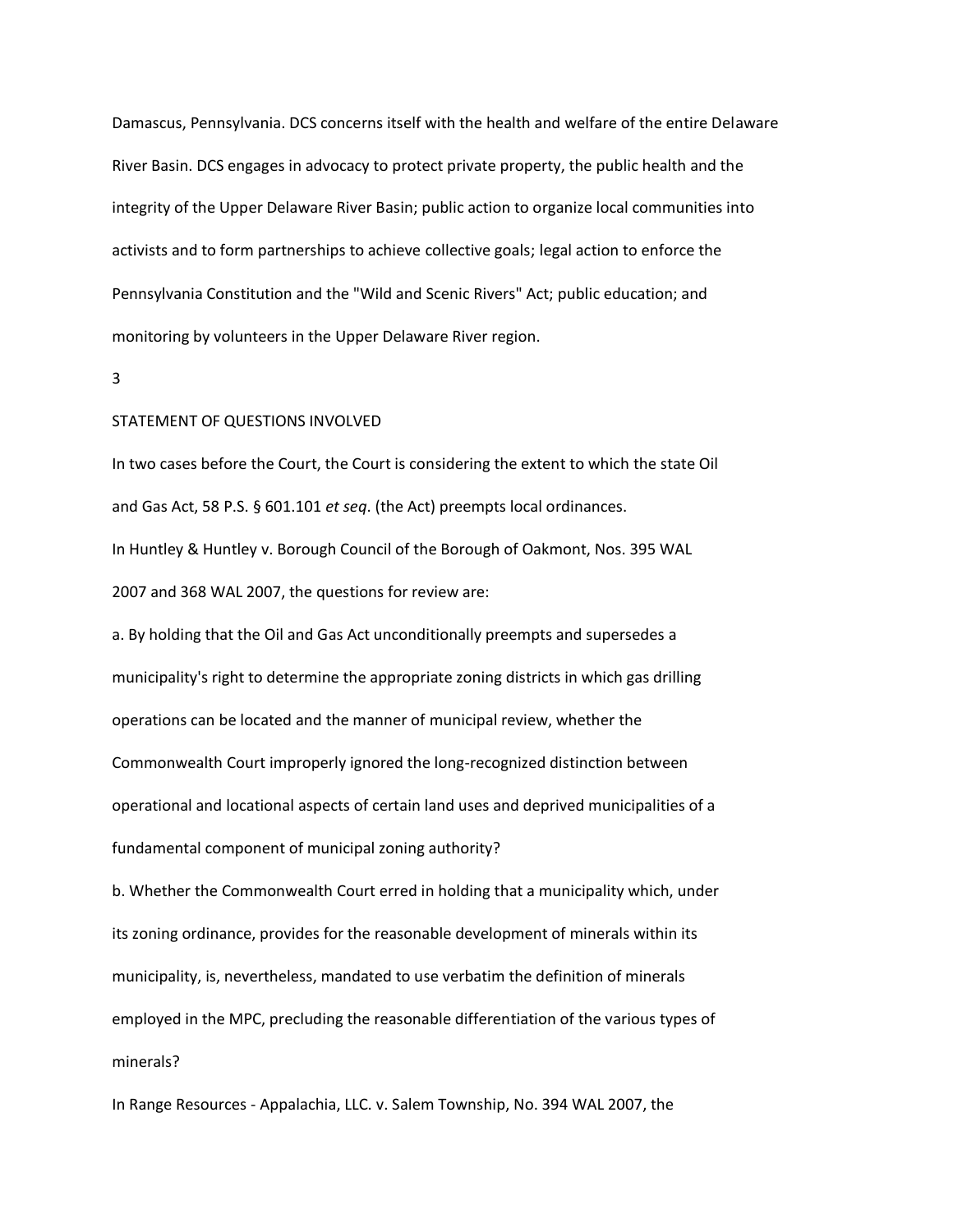questions for review are:

a. If Salem Township may regulate aspects of oil and gas well surface activities that are not "features of oil and gas well operations" under the Oil and Gas Act (such as slope and grading of wells or other activities that do not flow directly from the operation of the well), whether the Commonwealth Court erred in concluding that provisions of the Township ordinance regulating the location, slope and grading of access roads, the location, depth and grading of gas transmission lines, the location of water cleaning ponds, the entry of excess maintenance agreements for the protection of public roads and other surface disturbance activities and provisions of the ordinance were "features of oil and gas well operations" preempted from local regulation by the Oil and Gas Act? b. Whether the Commonwealth Court erred in failing to find that, in order to be preempted from regulation by the Oil and Gas Act as a "feature" of oil and gas well operations, the surface activity subject to regulation must relate to the technical operations of the oil and gas industry, flow directly from the operation of the well and be unique to the oil and gas industry?

#### 4

## SUMMARY OF ARGUMENT

The Oil and Gas Act explicitly provides for only limited preemption and leaves, by its specific provisions, a role for municipalities to regulate under the Municipalities Planning Code (MPC) and Flood Management Act.

If, contrary to the rules of statutory interpretation, the rulings below are upheld, there will be nothing left of local ordinances as they relate to development of properties with oil and gas wells; this would disregard the clear letter of the statute. Indeed, in the context of other environmental legislation our courts have historically applied preemption analysis in a manner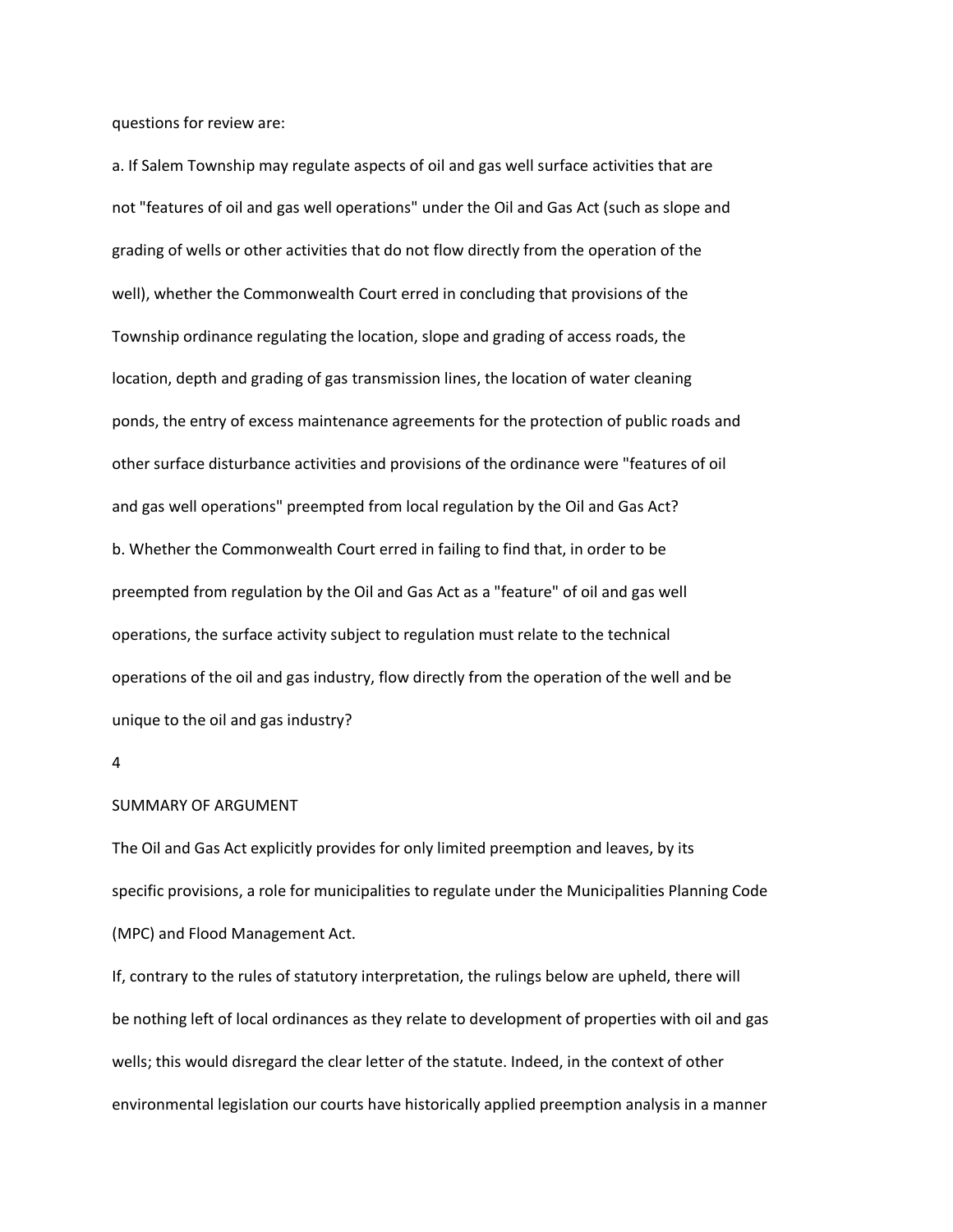which recognizes a continuing role for local land use regulations and protections. Fundamental principles of zoning and the dictates of the MPC also support the viability of local land use regulations governing property development of oil and gas wells. It is the very essence of zoning to designate certain areas for different uses. If an individual municipality cannot designate which areas in its own community are appropriate for development of specific uses, it will lose the ability to carry out its basic powers under state law including its ability to "give consideration to the character of the municipality, the needs of the citizens and the suitabilities and special nature of particular parts of the municipality." 53 P.S. §10603(a). It is axiomatic that the Oil and Gas Act must be read in a manner consonant with the Pennsylvania Constitution, including Article I, Section 27, known as the Environmental Rights Amendment. To do so, room must be given to allow greater -- not less -- protection of our community's environmental, historic and aesthetic resources. Indeed, this Court has repeatedly relied on Section 27 in giving the state's environmental statutes a broad interpretation, strengthening oversight of practices that pose a risk to the Commonwealth's natural and historic resources.

## 5

At the same time, there have been a series of lower court decisions narrowing the role of various state agencies when it comes to fulfilling the mandates of Section 27, and fostering a framework of diffuse, shared responsibility for implementing the Amendment. Any decision here which cuts off municipalities from playing their constitutionally mandated role in environmental protection would leave a gap in regulatory protection that would be counter to the dictates of the Environmental Rights Amendment.

In light of these considerations, Amici respectfully request that the Court reverse the decisions of the Commonwealth Court and uphold the ordinances of Salem Township and the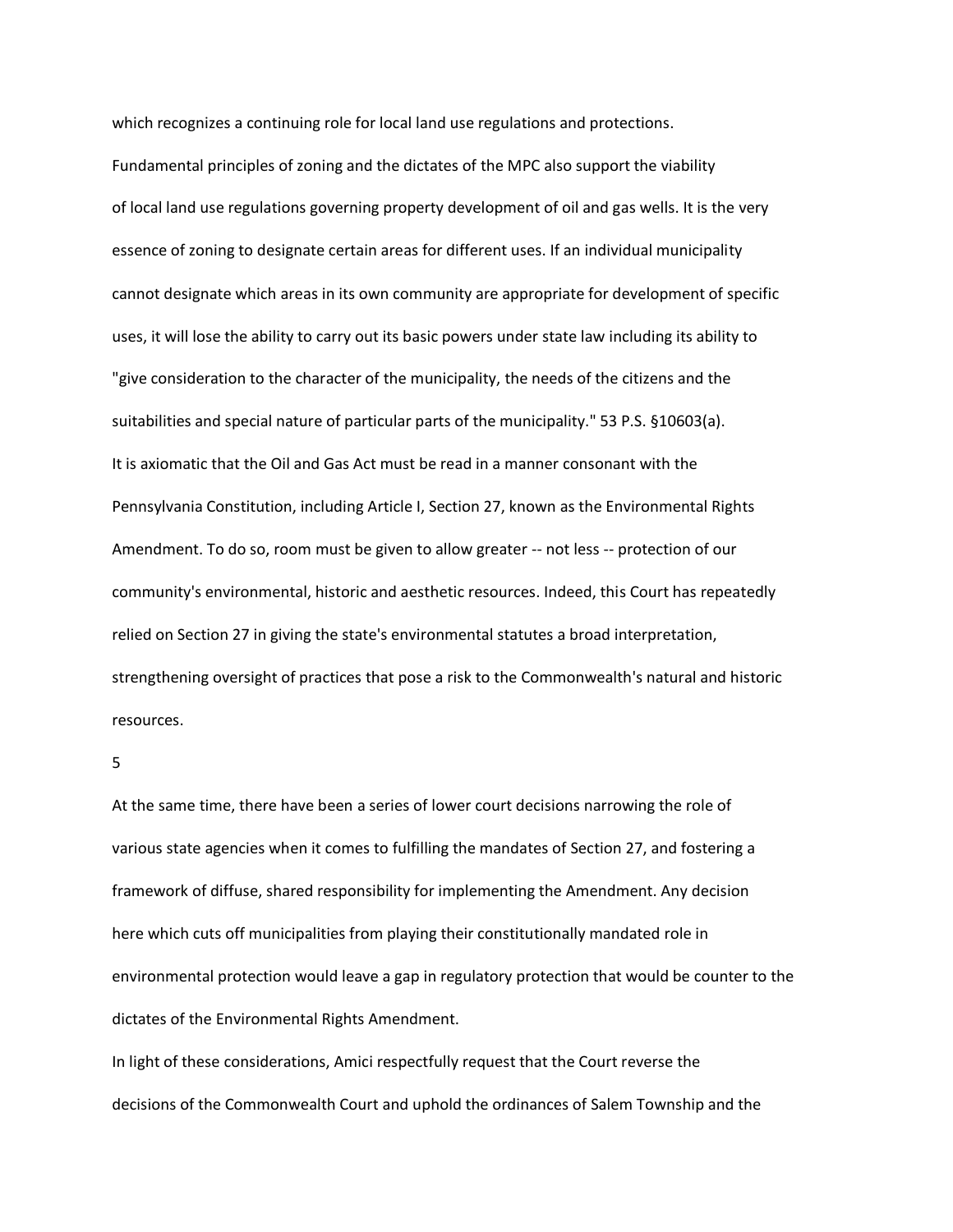Borough of Oakmont.

6

#### ARGUMENT

In the discussion which follows, Amici will address the following: 1) the provisions of the Oil and Gas Act provide for a local regulatory role; 2) the rules of statutory construction support a local regulatory role; 3) other preemption caselaw has sustained the regulatory authority of municipalities; 4) municipalities must be allowed to meet their obligations under the Municipalities Planning Code ; 5) the Act must be read to be consonant with the Environmental Rights Amendment to the Pennsylvania Constitution; 6) the Environmental Rights Amendment requires reading the Oil and Gas Act in a manner that respects local regulation; and 7) courts have repeatedly found that environmental protection responsibilities are shared. As such, Amici ask that the Court uphold the local ordinances that are at issue herein.

I. The Provisions of the Oil & Gas Act Provide for a Local Regulatory Role The language of the Oil and Gas Act contemplates only limited preemption. Section 602 of the Oil and Gas Act provides as follows:

Except with respect to ordinances adopted pursuant to the act of July 31, 1968 (P.L. 805, No. 247), known as the Pennsylvania Municipalities Planning Code, and the act of October 4, 1978 (P.L. 851, No. 166), known as the Flood Plain Management Act, all local ordinances and enactments purporting to regulate oil and gas well operations regulated by this act are hereby superseded. No ordinances or enactments adopted pursuant to the aforementioned acts shall contain provisions which impose conditions, requirements or limitations on the same features of oil and gas well operations regulated by this act or that accomplish the same purposes as set forth in this act. The Commonwealth, by this enactment, hereby preempts and supersedes the regulation of oil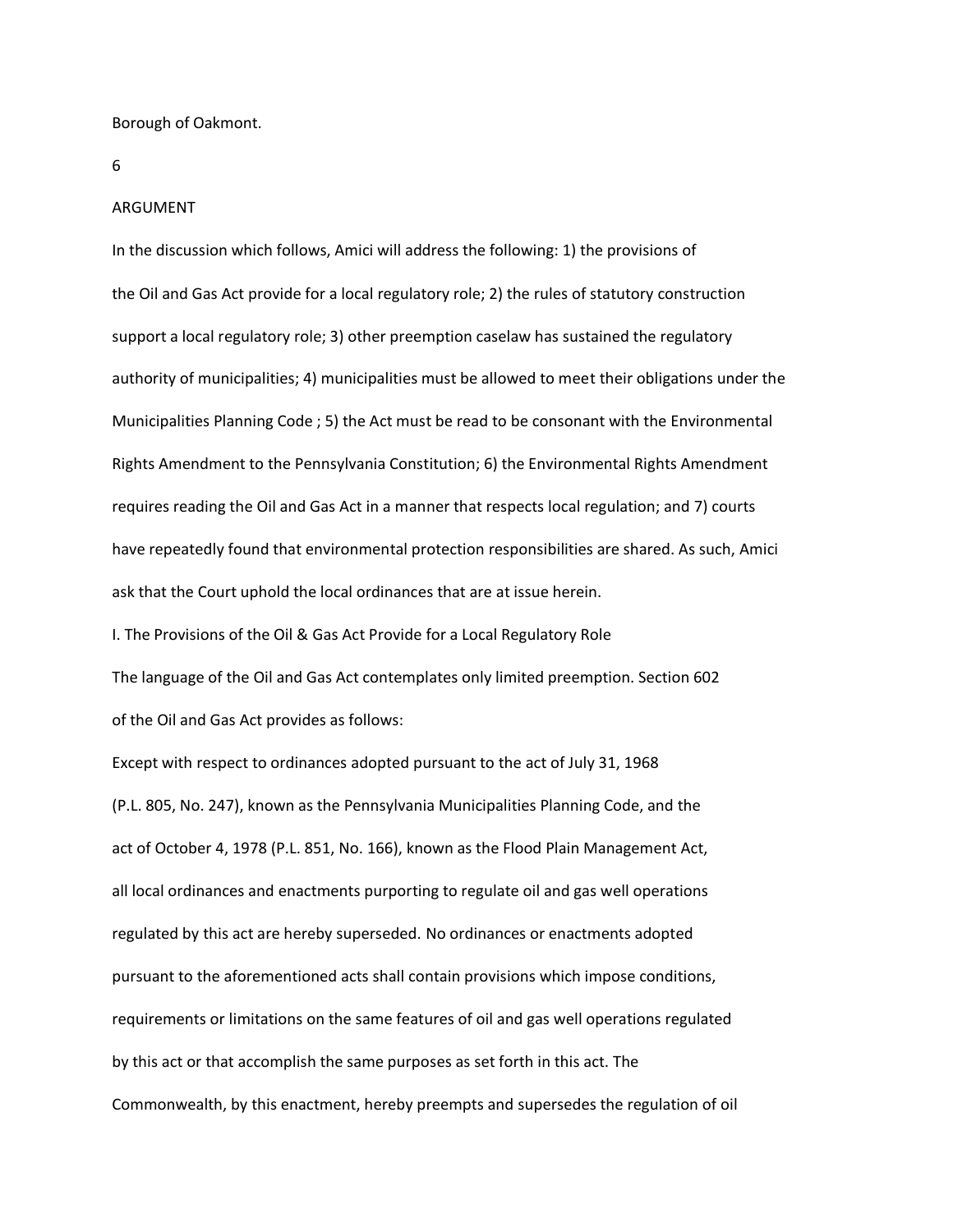and gas wells as herein defined.

58 P.S. §601.602.

Thus, local ordinances under the Municipalities Planning Code and Flood Management Act are not preempted except to the extent that they "impose conditions, requirements or 7

limitations on the same features of oil and gas well operations regulated by this act or that accomplish the same purposes as set forth in this act."

Other provisions of the Oil and Gas Act reflect a legislative intent to preserve other regulations, rights and remedies. For example, 58 P.S. § 601.207(a) says, "To *aid* in the protection of fresh groundwater, the well operator shall control and dispose of brines produced from the drilling, alteration or operation of an oil or gas well in a manner consistent with ....The Clean Streams Law, or any rule or regulation promulgated thereunder." (emphasis added). The use of the word "aid" clearly implies that there are other sources of protection contemplated.1 More explicitly, 58 P.S. § 601.208 (f) states that "[n]othing herein shall prevent any landowner or water purveyor who claims pollution or diminution of a water supply from seeking any other remedy that may be provided at law or in equity." An expansive reading of the preemption clause would wipe out remedies that exist under local regulations that protect groundwater and prevent degradation of our communities' natural and historic resources. Similarly, the bonding section of the Act includes a clause which states that "[n]o action taken pursuant to this section shall waive or impair any other remedy or penalty provided in law." 58 P.S. § 601.215(e). Compare Mars Emergency Medical Services, Inc. v. Township of Adams, 559 Pa. 309, 315, 740 A.2d 193, 196 (1999)(finding no preemption; relying on statutory 1 The Clean Streams Law itself contains language that makes it clear that municipalities maintain a right to suppress nuisances and abate pollution. The law states that "the purpose of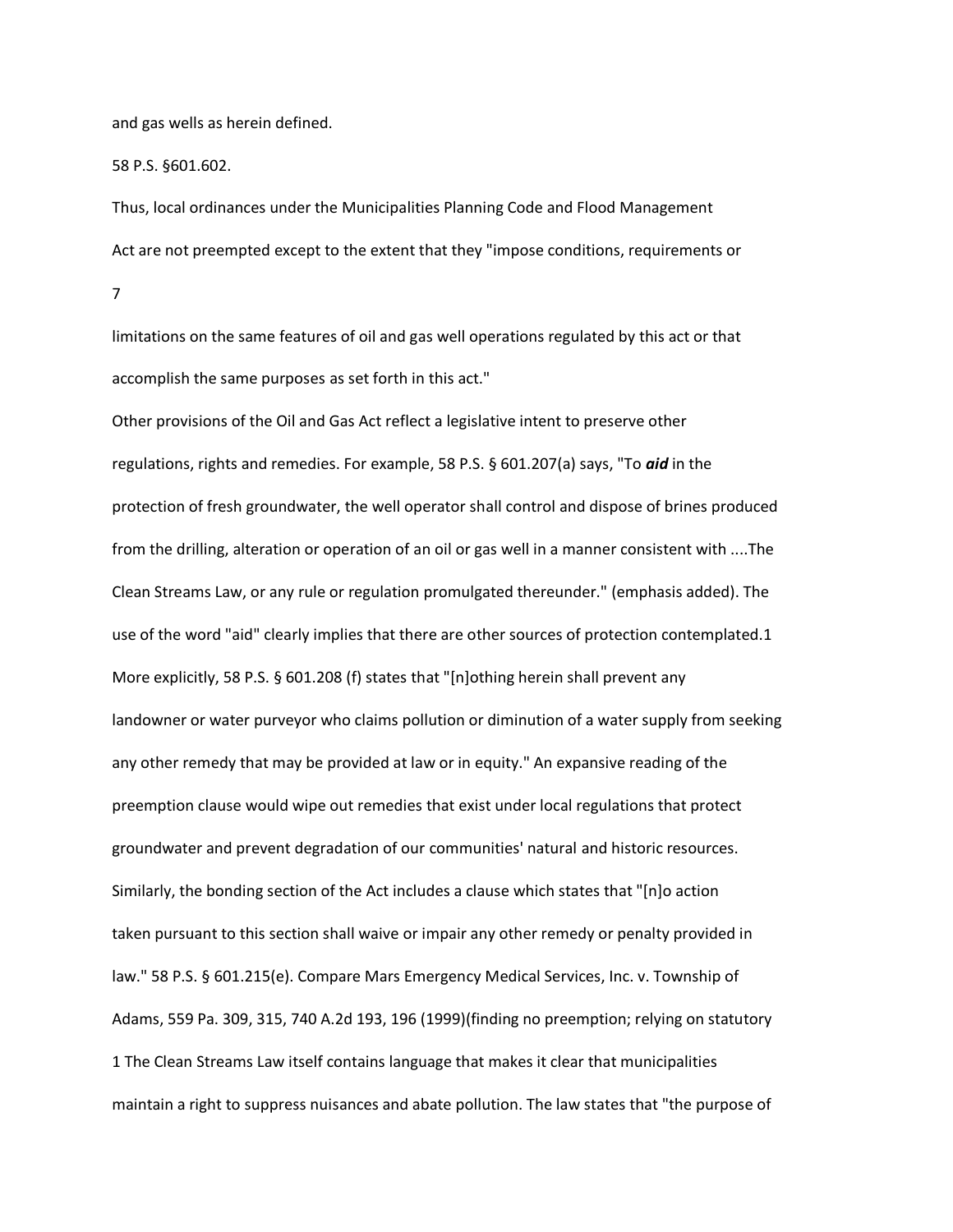this act is to provide additional and cumulative remedies to abate the pollution of the waters of this Commonwealth, and nothing in this act contained shall in any way abridge or alter rights of action or remedies now or hereafter existing in equity, or under the common law or statutory law, criminal or civil, nor shall any provision of this act, or the granting of any permit under this act, or any act done by virtue of this act, be construed as estopping the Commonwealth, persons or municipalities, in the exercise of their rights under the common law or decisional law or in equity, from proceeding in courts of law or equity to suppress nuisances, or to abate any pollution now or hereafter existing, or enforce common law or statutory rights." 35 P.S. § 691.701 (2007).

```
8
```
language which contemplated entities other than state agency would be involved in effectuating the purposes of the Act). If the legislature intended the Oil and Gas Act to be the sole source of law governing the development of properties with oil and gas drilling there would be no reference to "any other remedy or penalty provided in law."

II. Rules of Statutory Construction Support A Local Regulatory Role

The rules of statutory construction favor a reading of the Oil and Gas Act which maintains a role for municipalities in regulating the development of properties with oil and gas drilling.

For example, it is a fundamental rule of statutory construction that "[e]very statute shall be construed, if possible, to give effect to all its provisions." 1 Pa.C.S. §1921(a). As the discussion in the preceding section demonstrates, in order to give effect to all the provisions of the Oil and Gas Act, the Act must be construed to allow local agencies to maintain regulations and remedies.

"When the words of a statute are clear and free from all ambiguity, the letter of it is not to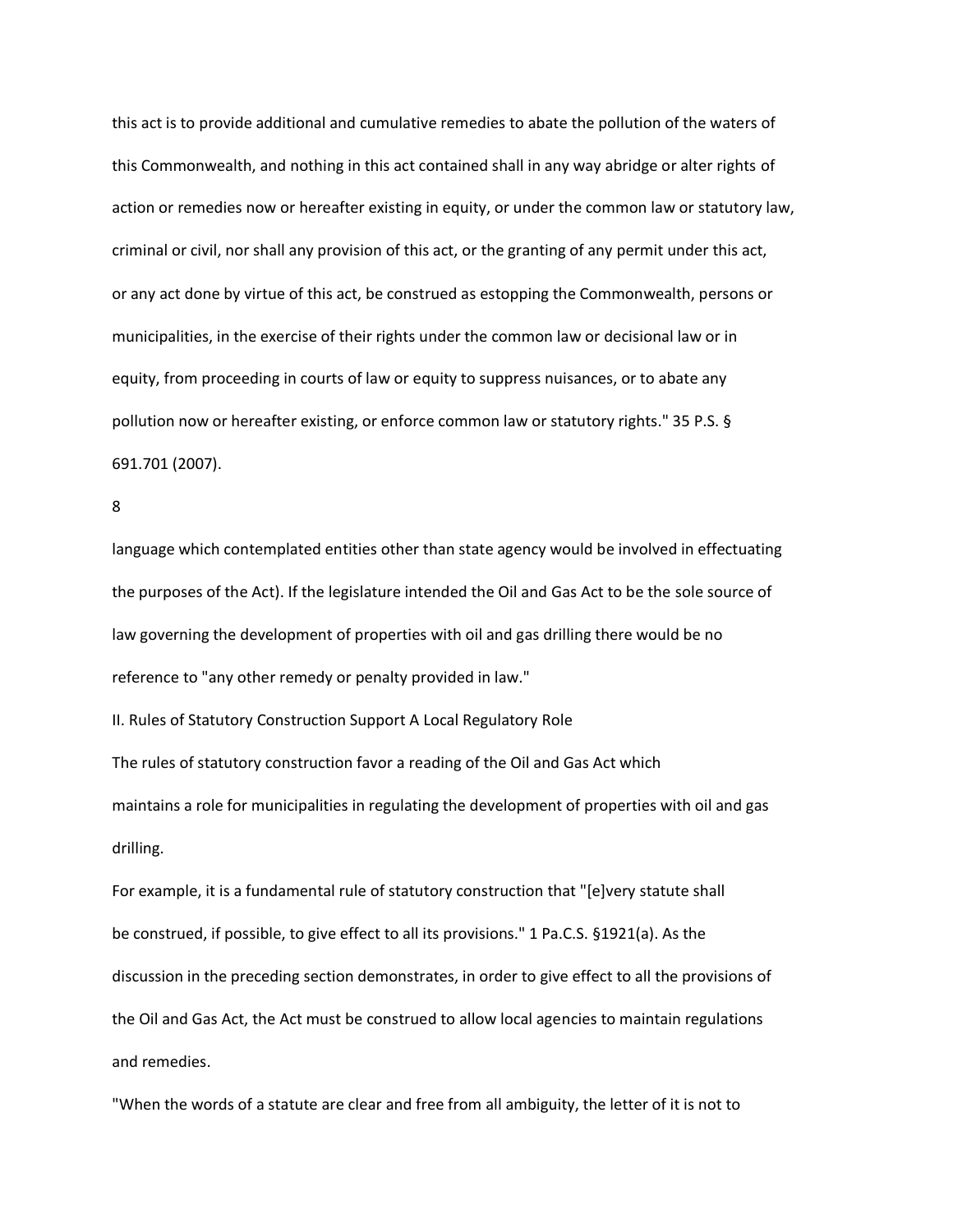be disregarded under the pretext of pursuing its spirit." 1 Pa.C.S. §1921(b). While all of the language of the Oil and Gas Act may not be free from ambiguity, it is clear and unambiguous that local ordinances under the Municipalities Planning Code and Flood Management Act are not completely preempted by Section 602 of the Act. If the rulings of the Commonwealth Court are upheld, however, there will be nothing left of local ordinances as they relate to development of properties with oil and gas wells. This would disregard the clear letter of the statute. While some of the language of the Act is clear and free from ambiguity, one can find ambiguity in clauses such as "same features of oil and gas well operations regulated by this act" and "accomplish the same purposes as set forth in this act." 58 P.S. §601.602.

9

When the words of the statute are not explicit, the intention of the General Assembly may be ascertained by considering, among other matters: (1) The occasion and necessity for the statute. (2) The circumstances under which it was enacted. (3) The mischief to be remedied. (4) The object to be attained. (5) The former law, if any, including other statutes upon the same or similar subjects. (6) The consequences of a particular interpretation. (7) The contemporaneous legislative history. (8) Legislative and administrative interpretations of such statute.

1 Pa.C.S. § 1921(c).

Further, as stated in 1 Pa.C.S. § 1922,

In ascertaining the intention of the General Assembly in the enactment of a statute the following presumptions, among others, may be used: (1) That the General Assembly does not intend a result that is absurd, impossible of execution or unreasonable. (2) That the General Assembly intends the entire statute to be effective and certain. (3) That the General Assembly does not intend to violate the Constitution of the United States or of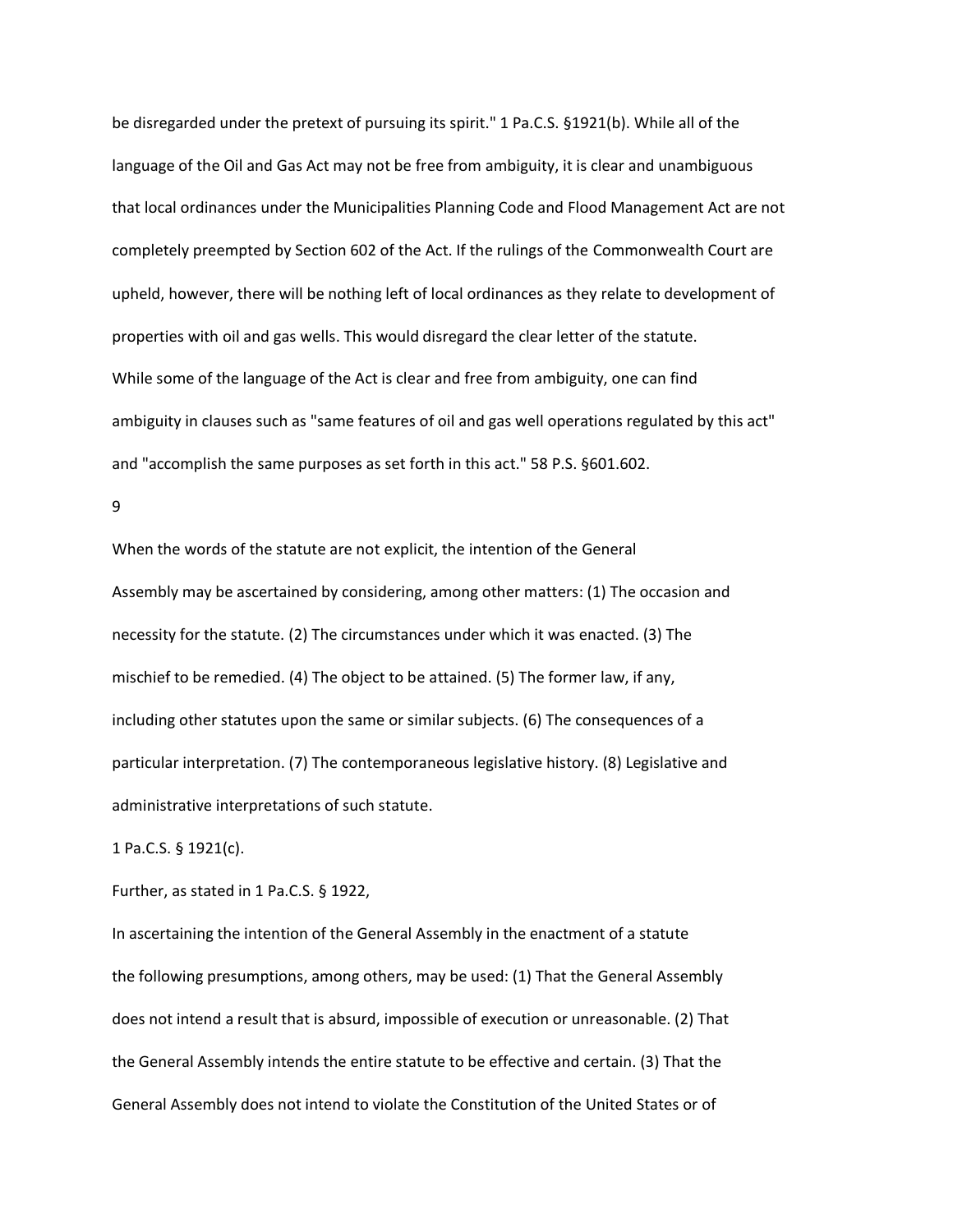this Commonwealth. (4) That when a court of last resort has construed the language used in a statute, the General Assembly in subsequent statutes on the same subject matter intends the same construction to be placed upon such language. (5) That the General Assembly intends to favor the public interest as against any private interest.

1 Pa.C.S. § 1922 (2007).

To apply these principles further, one must consider how the Courts have historically applied preemption analysis in the context of other land use and environmental cases, the nature and role of ordinances under the Municipalities Planning Code, and, most importantly, the mandates of the Environmental Rights Amendment to the Pennsylvania Constitution, Article I, Section 27. These considerations will be addressed, in turn, in the sections which follow. III. Other Preemption Caselaw Has Sustained the Regulatory Authority of Municipalities As this Court stated in Western Pennsylvania Restaurant Association v. Pittsburgh, 366 Pa. 374, 77 A.2d 616 (1951),

There are statutes which expressly provide that nothing contained therein should be construed as prohibiting municipalities from adopting appropriate ordinances, not inconsistent with the provisions of the act or the rules and regulations adopted thereunder, as might be deemed necessary to promote the purpose of the legislation. On the other hand, there are statutes which expressly provide that municipal legislation in regard to the 10

subject covered by the State act is forbidden. Then there is a third class of statutes which, regulating some industry or occupation, are silent as to whether municipalities are or are not permitted to enact supplementary legislation or to impinge in any manner upon the field entered upon by the State; in such cases the question whether municipal action is permissible must be determined by an analysis of the provisions of the act itself in order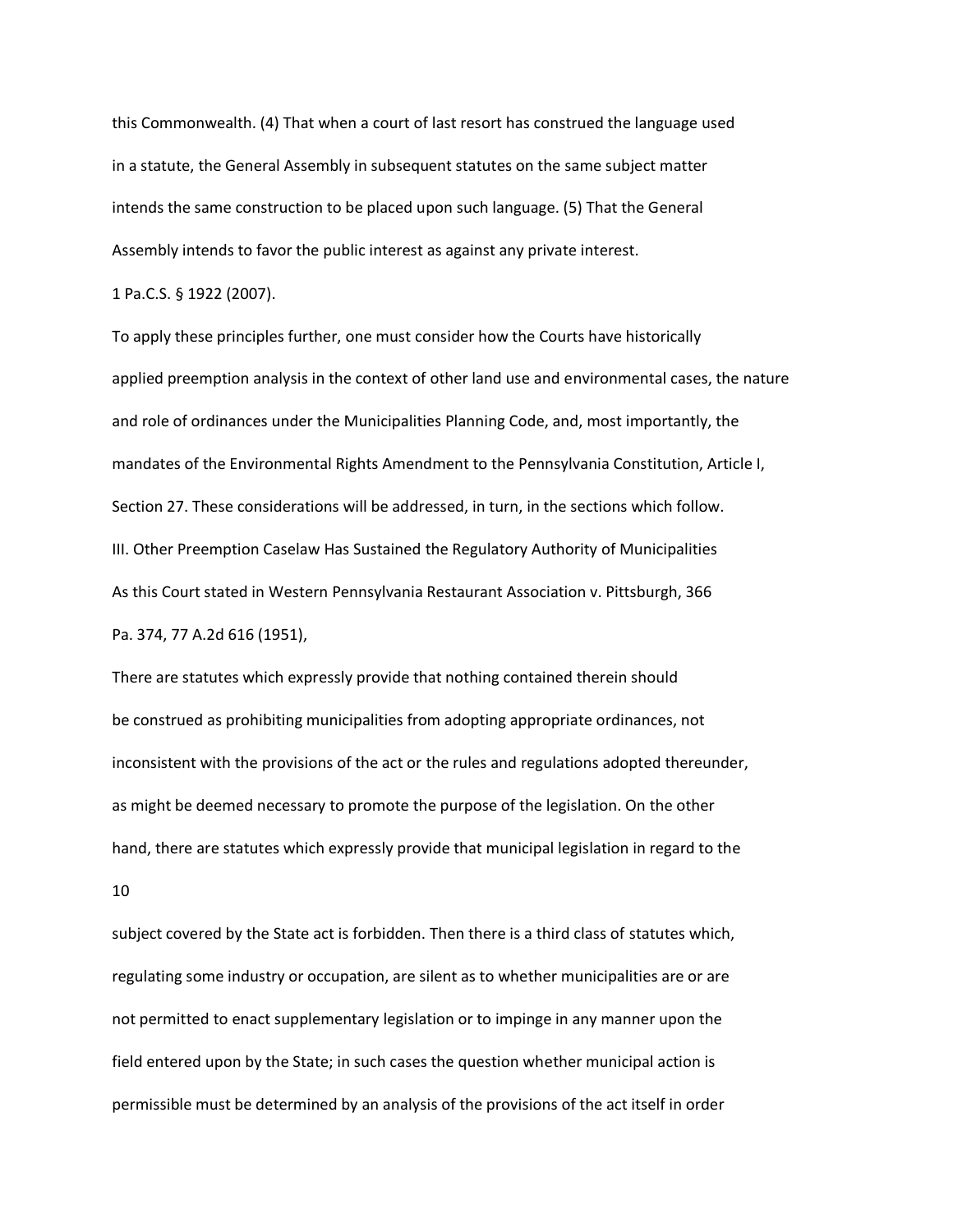to ascertain the probable intention of the legislature in that regard. It is of course selfevident that a municipal ordinance cannot be sustained to the extent that it is contradictory to, or inconsistent with, a state statute: Bussone v. Blatchford, 164 Pa. Super. 545, 67 A.2d 587 (1949). But, generally speaking "it has long been the established general rule, in determining whether a conflict exists between a general and local law, that where the legislature has assumed to regulate a given course of conduct by prohibitory enactments, a municipal corporation with subordinate power to act in the matter may make such additional regulations in aid and furtherance of the purpose of the general law as may seem appropriate to the necessities of the particular locality and which are not in themselves unreasonable." Natural Milk Producers Association v. City and County of San Francisco, 20 Cal. 2d 101, 109, 124 P.2d 25, 29 (1942).

366 Pa. at 380-381, 77 A.2d at 619-620 (footnotes omitted) (quoted in Mars Emergency Medical Services, Inc. v. Township of Adams, 559 Pa. 309, 740 A.2d 193 (1999)). The statute at issue here appears to be a hybrid, containing some preemption language, and some express limitations on preemption.

As noted in Mars, the Court has been reluctant "to find that local legislation is preempted by state statutes." 559 Pa. at 314, 740 A.2d at 195 (citing Council of Middletown Township v. Benham, 514 Pa. 176, 180-182, 523 A.2d 11, 313-14 (1987). Indeed, in the environmental law context, the courts have frequently recognized a continuing role for local protections. In the context of the Solid Waste Management Act, 35 P.S. §6018.101, et seq., the courts have limited preemption, recognizing that the issuance of a DEP landfill permit does not relieve the landowner of its obligations to secure local zoning approval. Hydropress Environmental Services, Inc. v. Township of Upper Mount Bethel, 836 A.2d 912 (Pa. 2003) (zoning ordinance not preempted by SWMA); Southeastern Chester County Refuse Authority v. Zoning Hearing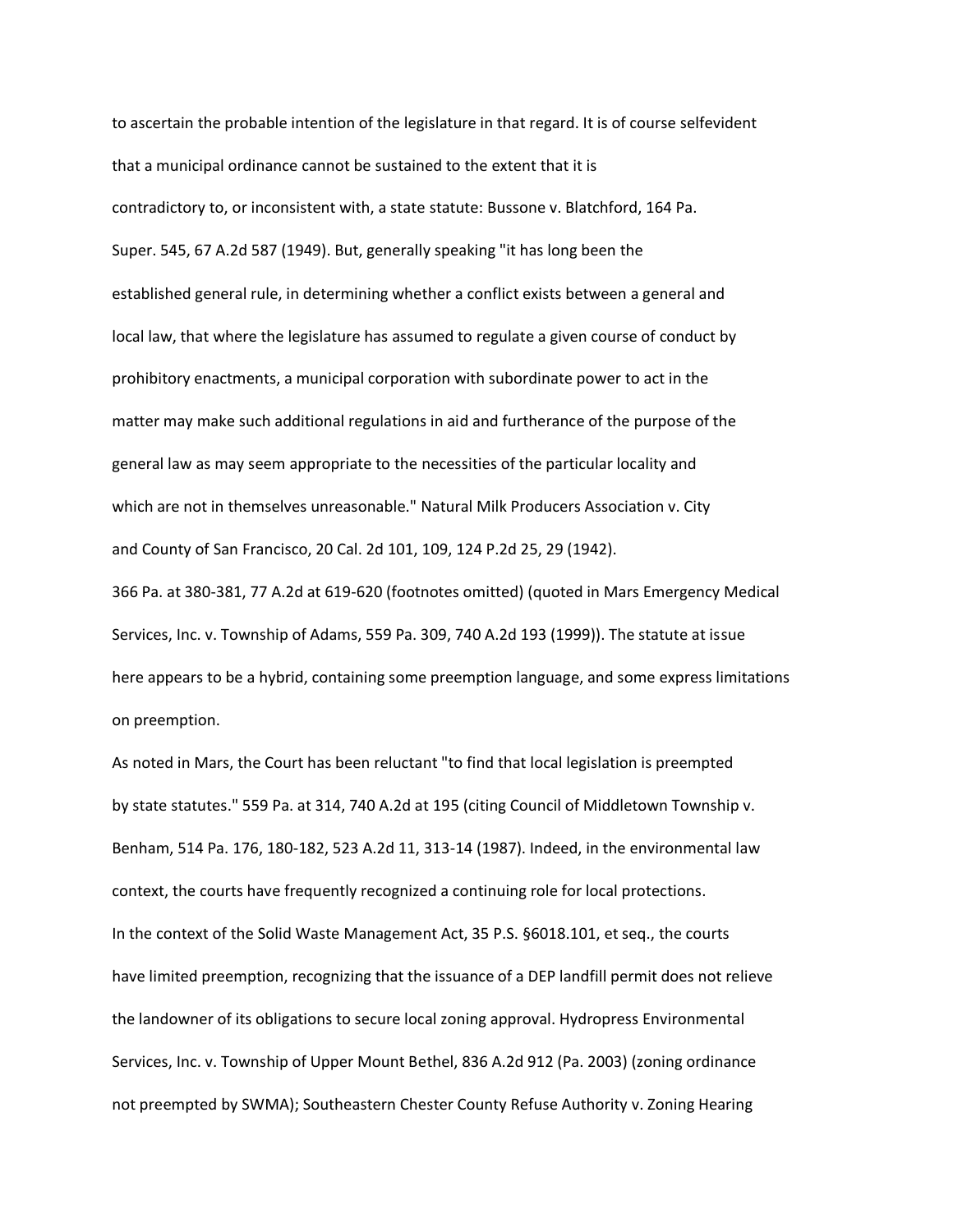Bd. of London Grove Twp., 898 A.2d 680 (Pa. Cmwlth. 2006) (upholding setback and height regulations); Sunny Farms, Ltd. v. North Codorus Township, 81 Pa. Cmwlth. 371, 474 A.2d 56 11

(1984) (upholding buffer requirements); Greene Township v. Kuhl, 32 Pa. Cmwlth. 592, 379 A.2d 1383 (1977); Kuhl v. Commonwealth, 78 Pa. Cmwlth. 328, 467 A.2d 912 (1983). Likewise, this Court has held that the Sewage Facilities Act, 35 P.S. § 750.1, et seq. does not preempt local regulation of private on-site sewage facilities. Council of Middletown Township v. Benham, 514 Pa. 176, 523 A.2d 311 (1987).

The Court has reached a similar result in the context of the Surface Mining Conservation and Reclamation Act, 52 P.S. § 1396.1, et seq., and the Non-Coal Surface Mining Conservation and Reclamation Act, 52 P.S. § 3301, et seq.. See Miller & Son Paving Inc. v. Wrightstown Twp., 451 A.2d 1002 (Pa. 1982), and Warner Co. v. Zoning Hearing Board of Tredyffrin Twp., 612 A.2d 589 (Pa. Cmwlth. 1992) (upholding zoning district and setback regulations), respectively.

In Commonwealth v. Whiteford, 884 A.2d 364, rehrg en banc denied (Pa. Cmwlth 2005), the Commonwealth Court found that a municipality's enforcement action against a would-be gas well operator was not preempted. In Whiteford, the municipality engaged in enforcement action - ordering Whiteford to cease operation at the gas well site - because Whiteford failed to secure a grading permit and improperly disrupted soil at the site. Even though Whiteford had conditional approval from DEP for drilling a gas well, the Commonwealth Court found no preemption, noting that, in contrast to the local regulations at issue, "[t]he Oil and Gas Act deals with activities that flow directly from the operation of the well, such as casing requirements, 58 P.S. § 601.207; protection of water supplies, 58 P.S. §601.208; safety devices, 58 P.S. §601.209; and plugging of wells, 58 P.S. §601.210." 884 A.2d at 368.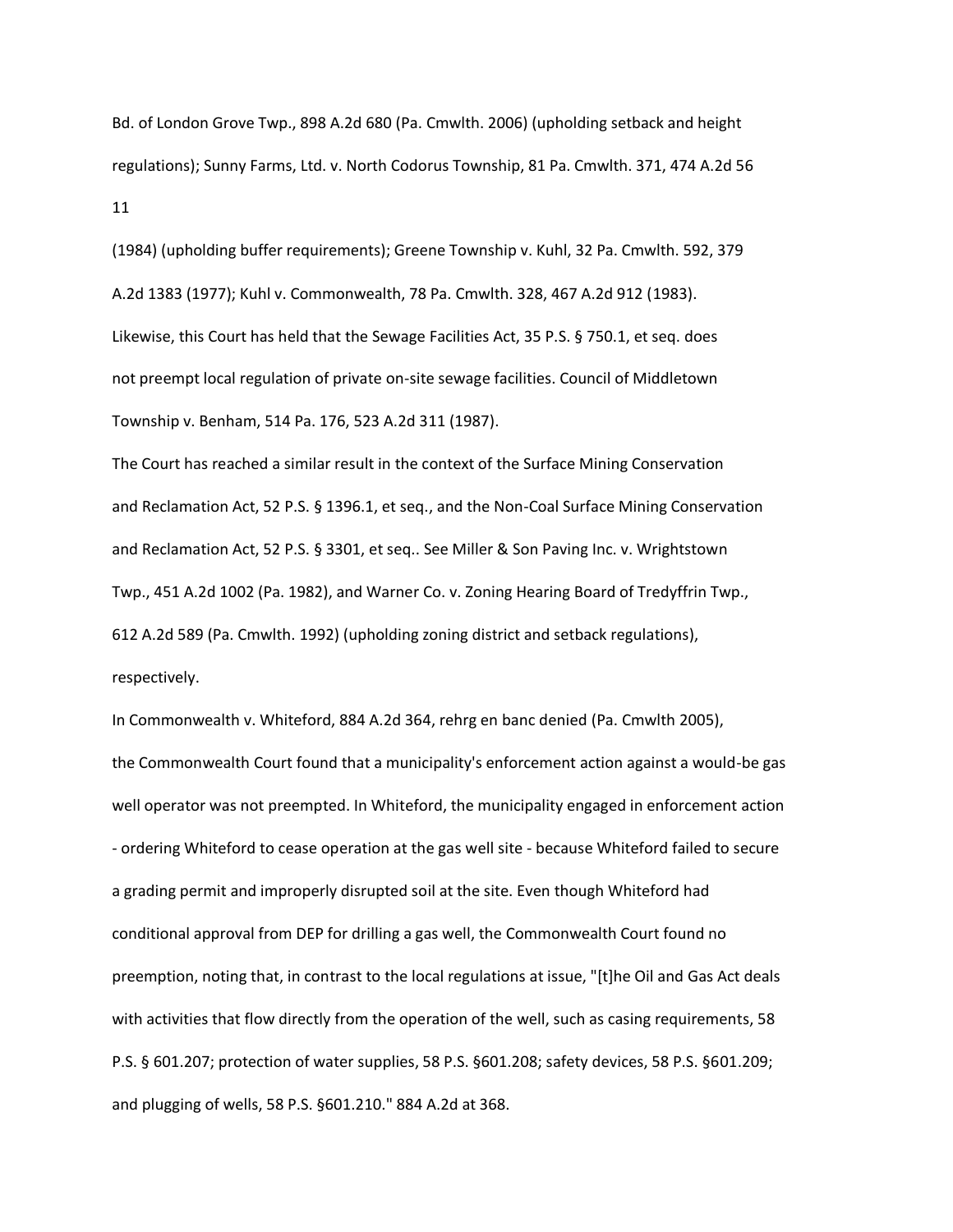As these cases reflect, in the context of environmental legislation, the courts have consistently recognized the continuing role of local land use regulations.

12

IV. Municipalities Must Be Allowed to Meet Their Obligations Under the Municipalities Planning Code

An analysis of fundamental zoning principles and the dictates of the Municipalities Planning Code supports the viability of local land use regulations governing those aspects of oil and gas development that are not specific to the purely technical aspects of oil and gas well drilling.

The Municipalities Planning Code (MPC) provides the framework on which zoning ordinances are built. As stated in the MPC, "Zoning ordinances should reflect the policy goals of the statement of community development objectives ..., and give consideration to the character of the municipality, the needs of the citizens and the suitabilities and special nature of particular parts of the municipality." 53 P.S. §10603 (a) (2007).

Among the permissible areas of regulation, "[z]oning ordinances may contain...

provisions to promote and preserve prime agricultural land, environmentally sensitive areas and areas of historic significance." 53 P.S. §10603 (c)(7) (2007). Also, "[z]oning ordinances may include provisions regulating the siting, density and design of residential, commercial, industrial and other developments in order to assure the availability of reliable, safe and adequate water supplies to support the intended land uses within the capacity of available water resources." 53 P.S. §10603 (d) (2007).

53 P.S. § 10604 states, in part,

The provisions of zoning ordinances shall be designed: (1) to promote, protect and facilitate any or all of the following: the public health, safety, morals, and general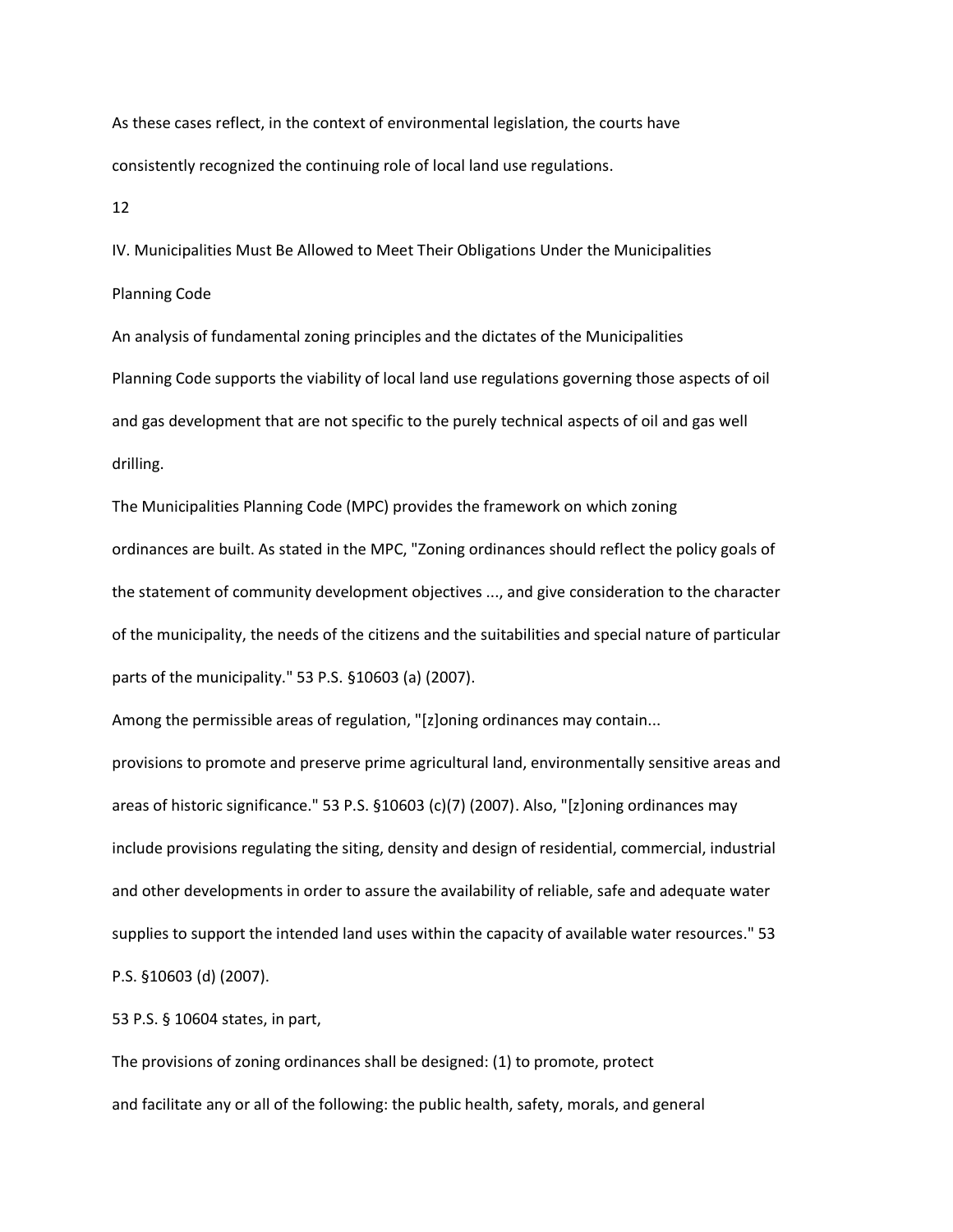welfare; coordinated and practical community development and proper density of population; emergency management preparedness and operations, airports, and national defense facilities, the provisions of adequate light and air, access to incident solar energy, police protection, vehicle parking and loading space, transportation, water, sewerage, schools, recreational facilities, public grounds, the provision of a safe, reliable and adequate water supply for domestic, commercial, agricultural or industrial use, and other

13

public requirements; as well as preservation of the natural, scenic and historic values in the environment and preservation of forests, wetlands, aquifers and floodplains. The Municipalities Planning Code also identifies mandatory requirements for zoning ordinances. For example, "[z]oning ordinances shall protect prime agricultural land and ....shall provide for protection of natural and historic features and resources." 53 P.S. §10603 (g)(1), (2) (2007).

The MPC states these requirements separate and apart from the earlier section, 53 P.S. § 10603(b), which identifies types of regulations that can be enacted except to the extent preempted by specified laws, including the Oil and Gas Act. If the legislature had intended these mandatory provisions to be subject to the preemption analysis, it would have included them in the same section.

Furthermore, if the legislature had intended to require the allowance of oil and gas development throughout each zoning district in every municipality, it would have stated so explicitly. Indeed, the MPC specifically requires that forestry activities be permitted in all zoning districts. As stated at 53 P.S. §10603(f),

Zoning ordinances may not unreasonably restrict forestry activities. To encourage maintenance and management of forested and wooded open space and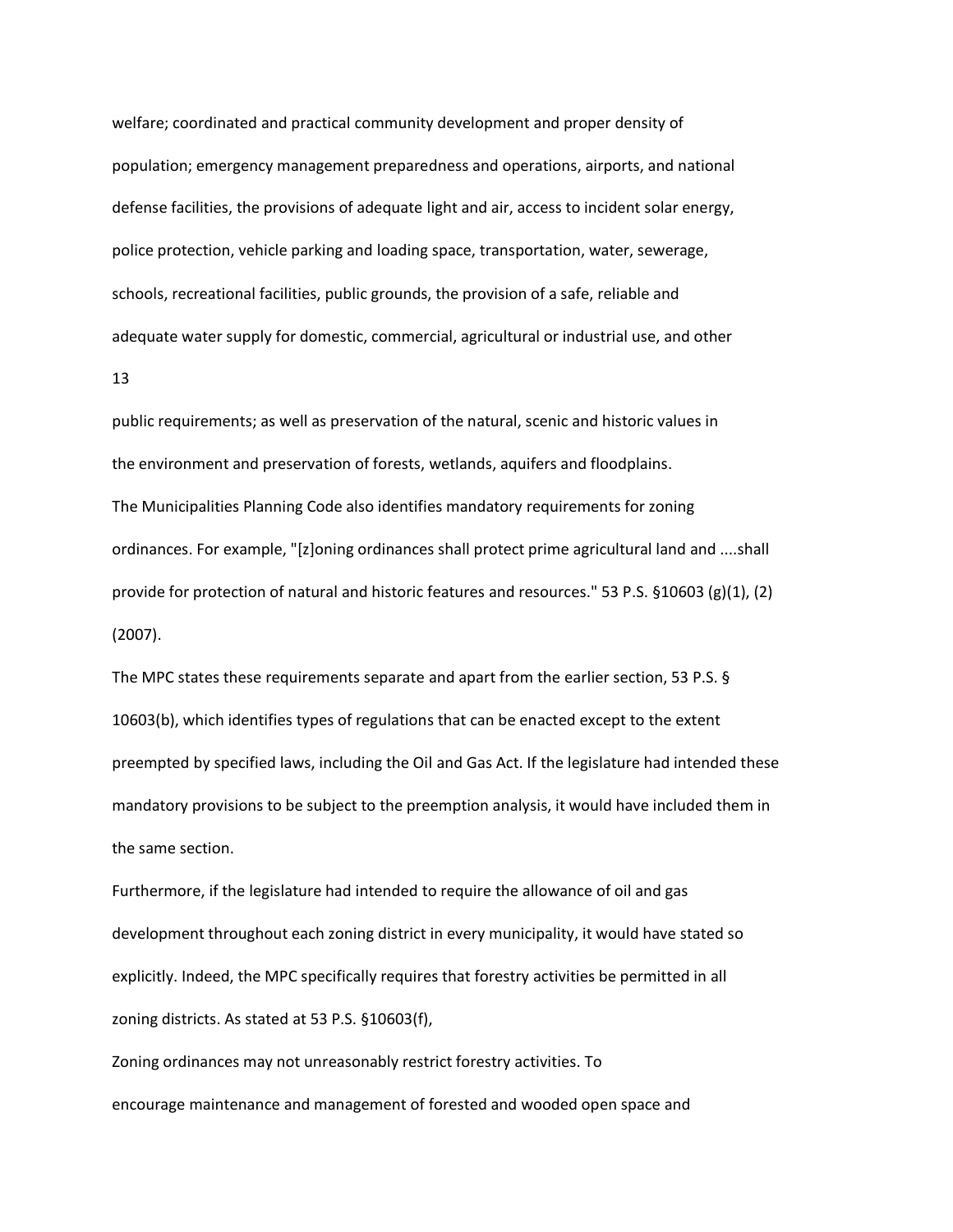promote the conduct of forestry as a sound and economically viable use of forested land throughout this Commonwealth, forestry activities, including, but not limited to, timber harvesting, shall be a permitted use by right in all zoning districts in every municipality. Because the legislature did not single out oil and gas drilling in the same way as forestry activities it can be concluded that the legislature did not intend to require that oil and gas drilling be a permitted use by right in all zoning districts in every municipality. Furthermore, the Municipalities Planning Code, 53 P.S. §10101, et seq., requires

municipalities to provide for reasonable development of natural gas. See 53 P.S. §§ 10107,

14

10603(i). This requirement would be superfluous if municipalities had no role in determining the location of natural gas drilling activities in their communities.

The "very essence of zoning is the designation of certain areas for different use purposes." Swade v. Zoning Board of Adj. of Springfield Twp., 392 Pa. 269, 140 A.2d 597, 598 (1958). If an individual municipality cannot designate which areas in its own community are appropriate for the development of oil and gas wells, it will lose the ability to carry out its basic powers under state law, and to "give consideration to the character of the municipality, the needs of the citizens and the suitabilities and special nature of particular parts of the municipality." 53 P.S. §10603 (a) (2007).

V. The Act Must Be Read to be Consonant with the Environmental Rights Amendment to the Pennsylvania Constitution

"It is a cardinal principle that ambiguous statutes should be read in a manner consonant with the Constitution." Harford Accident and Indemnity Co. v. Insurance Commissioner of the Commonwealth of Pennsylvania, 505 Pa. 571, 585, 482 A.2d 542, 549 (1984). In order to read the Oil and Gas Act in a manner consonant with the Constitution, and particularly the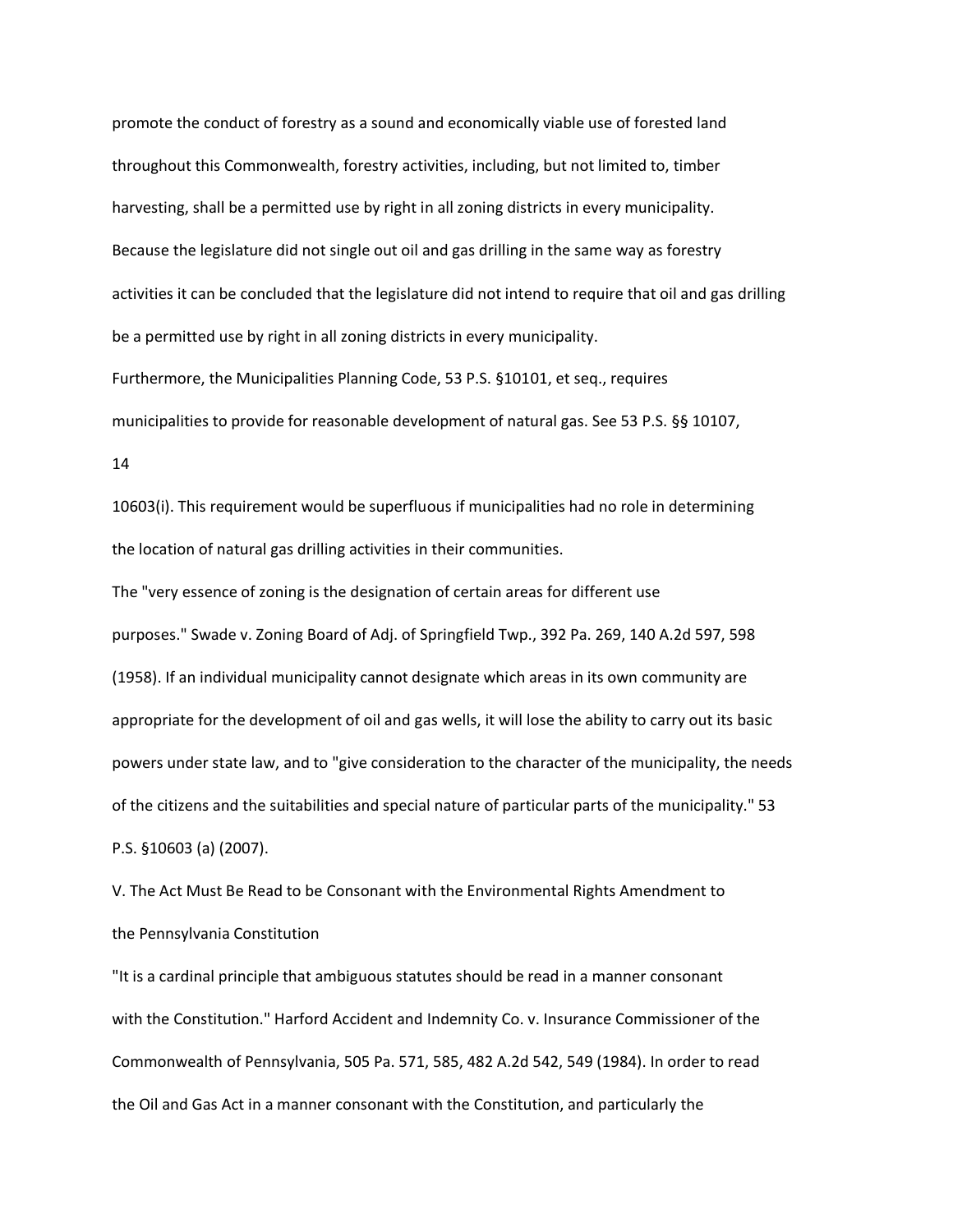Environmental Rights Amendment, the Act must be read to allow local regulation of land development including the non-technical aspects of oil and gas well drilling. The Environmental Rights Amendment to the Pennsylvania Constitution provides: "The people have a right to clean air, pure water, and to the preservation of the natural, scenic, historic and esthetic values of the environment. Pennsylvania's public natural resources are the common property of all the people, including generations yet to come. As trustee of these resources, the Commonwealth shall conserve and maintain them for the benefit of the people."

Pa. Const., Article I, Section 27.

#### 15

"There can be no question that the Amendment itself declares and creates a public trust of public natural resources for the benefit of all the people (including future generations as yet unborn) and that the Commonwealth is made the trustee of said resources, commanded to conserve and maintain them." Payne v. Kassab, 361 A.2d 263, 272 (Pa. 1976); see Del-AWARE, Unlimited, Inc. v. Commonwealth Dep't of Envtl. Res., 508 A.2d 348 (Pa. Cmwlth. 1986); Pa. Envtl. Mgt. Serv., Inc. v. Commonwealth Dep't of Envtl. Res., 503 A.2d 477, 479-80 (Pa. Cmwlth. 1986).

Municipalities, as agents of the Commonwealth, share duties as trustees to conserve and maintain Pennsylvania's public natural resources for the benefit of the people. United Artists Theater Circuit v. City of Phil., 635 A.2d 612 (Pa. 1993); United Artists Theater Circuit v. City of Phil., 595 A.2d 6, 8-9 (Pa. 1991); Community College of Delaware County v. Fox, 20 Pa. Cmmw. 335, 342 A.2d 468, 482 (1975)("municipal agencies have the responsibility to apply the Section 27 mandate as they fulfill their respective roles in the planning and regulation of land use, and they, of course, are not only agents of the Commonwealth, too, but trustees of the public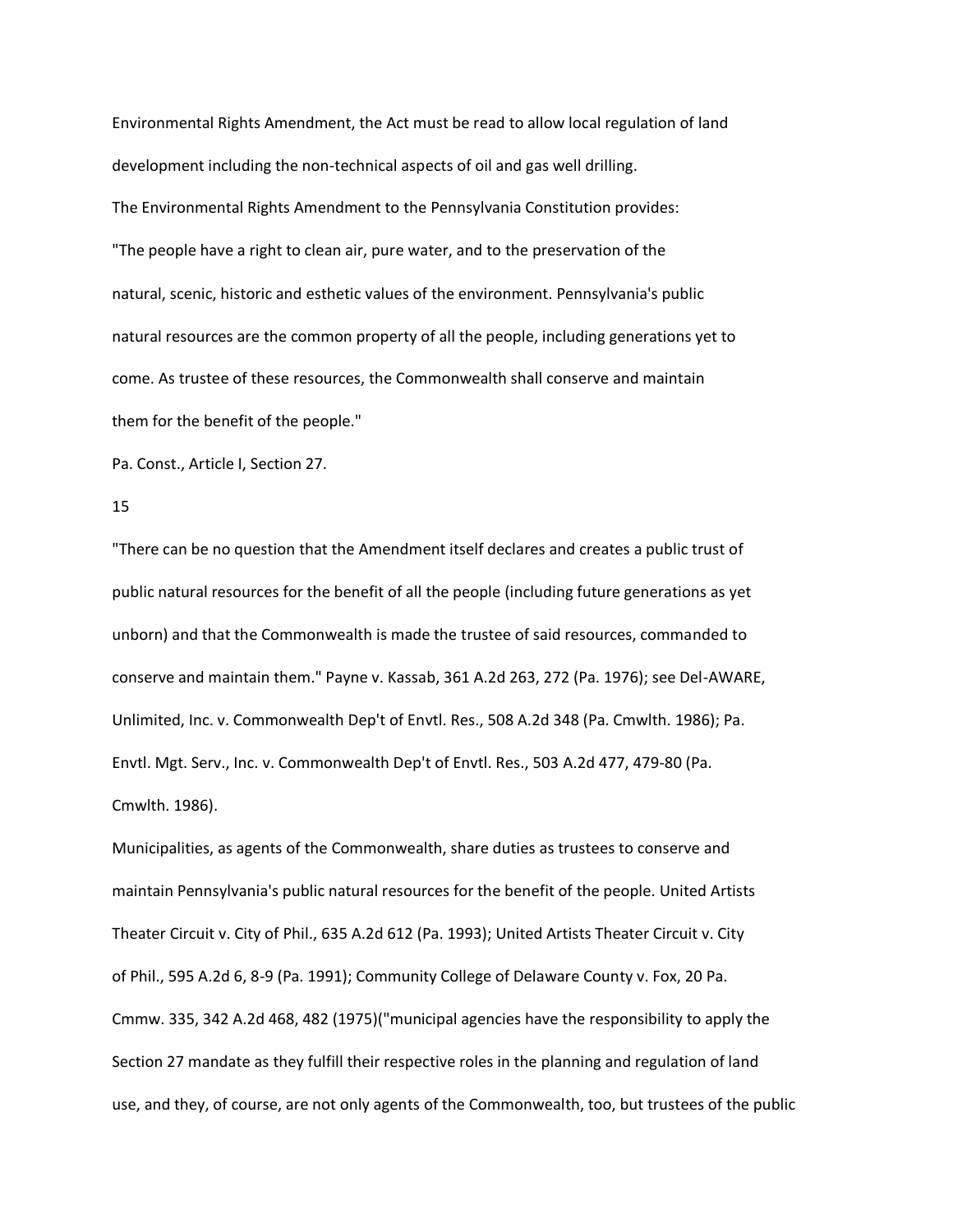natural resources as well, just as certainly as is the DER").

Indeed, this Court has recognized that the judiciary also shares responsibility under Section 27. In Commonwealth v. Parker White Metal Co., 515 A.2d 1358 (Pa. 1986), the Court stated:

In declaring sections 606(a) and 606(b) of the Solid Waste Management Act unconstitutional, the lower court has given little, if any, consideration to the strong and fundamental presumption of constitutionality that must attend judicial review of a legislative enactment. That presumption is further strengthened in this case by the explicit purpose of the Act to implement Article I, section 27 of the Pennsylvania Constitution, a remarkable document expressing our citizens' entitlement and "right to clean air, pure water, and -- to the preservation of the natural, scenic, historic and esthetic values of the environment." The courts of this Commonwealth, as part of a co-equal branch of government, serve as "trustees" of "Pennsylvania's public natural resources," no less than do the executive and legislative branches of government.... As one of the trustees of the

16

public estate and this Commonwealth's natural resources, we share the duty and obligation to protect and foster the environmental well-being of the Commonwealth of Pennsylvania. Failure to act with vigilance "so as best to achieve and effectuate the goals and purposes" of the Solid Waste Management Act would be detrimental to the public health, safety and welfare, and would be a breach of the public trust.

515 A.2d at 1370-71.

As one commentator has noted,

Article I, Section 27 imposes responsibility on the legislature. Because Article I, Section 27 gives certain rights to the "people," it follows that each branch of government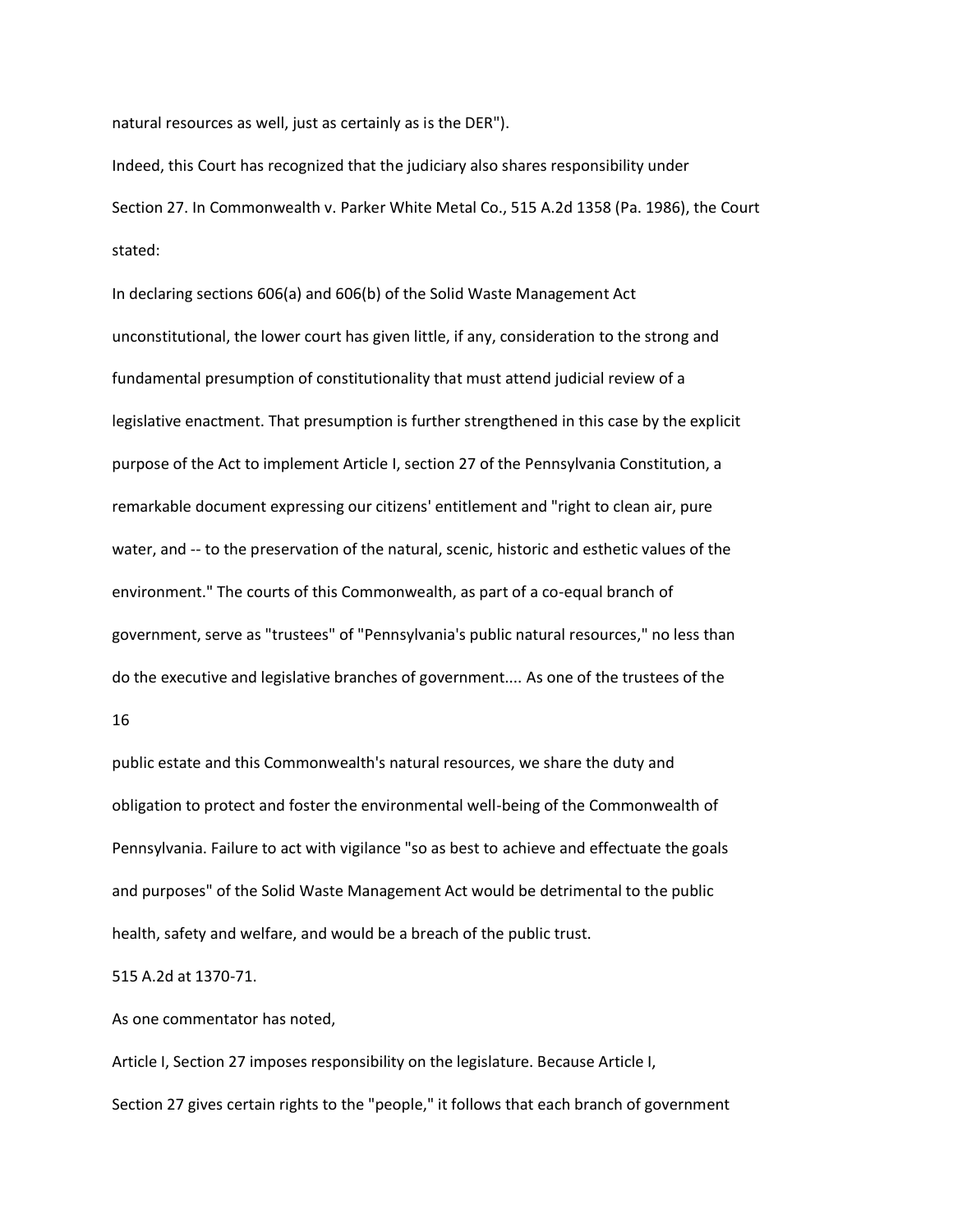has a responsibility to ensure that those rights are protected. When the legislature acts in ways that result in greater protection of those rights, therefore, it is reasonable to conclude that it is fulfilling its constitutional responsibility, whether or not the legislation identifies implementation of Article I, Section 27 as one of its purposes. Thus, when there is any doubt about the meaning of a legislative provision, there is a strong argument that the doubt should be resolved on behalf of the interpretation that protects the environmental rights or public natural resources identified in Article I, Section 27. Prof. John C. Dernbach, "Natural Resources and the Public Estate", Chap. 29, §29.3[c], p. 699*, The Pennsylvania Constitution, A Treatise on Rights and Liberties (Bisel, 2004), citing* Commonwealth v. Parker White Metal Co., 515 A.2d 1358, 1370-71 (Pa. 1986); Hartford Accident & Indem. Co. v. Ins. Comm'r, 482 A.2d 542 (Pa. 1984); See also Payne v. Kassab, 361 A.2d 263, 273 (Pa. 1976)(recognizing the state's duties under Article I, Section 27); Commonwealth v. National Gettysburg Battlefield Tower, Inc., 302 A.2d 886 (Pa. Commw. Ct. 1973), aff'd, 311 A.2d 588 (Pa. 1973).

"Because Article I Section 27 is placed in the state constitution... it obliges the state and other decision makers to reconcile environmental protection and property rights. Thus, Article I, Section 27 moves the state constitution from an orientation toward conventional development at the environment's expense to one of environmentally sustainable development." Dernbach, Taking the Pennsylvania Constitutional Seriously When it Protects the Environment: Part I - An

17

Interpretive Framework for Article I, Section 27, 103 Dick. L. Rev. 693, 718-19 (Summer 1999) (citations omitted).

There should be no question that the resources adversely impacted by oil and gas drilling are protected under the Environmental Rights Amendment, including "clean air, pure water, and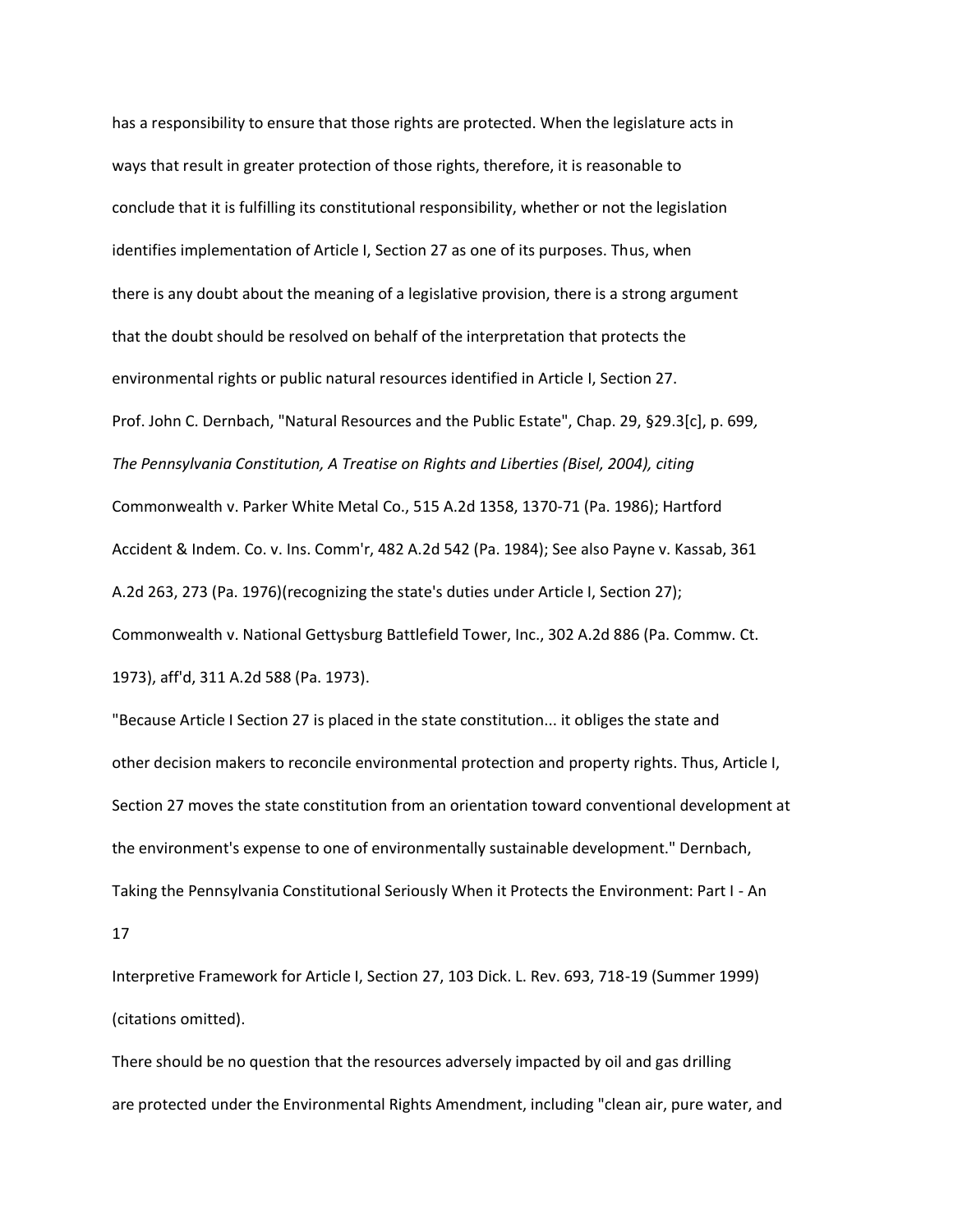to the preservation of the natural, scenic, historic and esthetic values of the environment." The Environmental Rights Amendment provides a "starting point for understanding how particular problems should be addressed, and provides a basis for determining how well the statute is protecting the environment....The number and complexity of statutes and regulations have generated claims of overregulation and have sometimes made it difficult for both the public and lawyers to understand what is at stake. The Amendment provides a directional compass over this complex landscape." Id. at 731-733.

The prominence of environmental concerns in land use regulations has increased even since the 1971 ratification of the Environmental Rights Amendment. As this Court noted in Dolington Land Group v. Zoning Hearing Board, 576 Pa. 519, 527, 839 A.2d 1021, 1027 (2003), In the period since our [1977] decision in *Surrick*, factors previously of little or no concern have assumed preeminence. These include but are not limited to an increased awareness of the environmental sensitivity and public value of undisturbed wetlands, floodplains, slopes, and woodlands; the growing national and state-wide awareness of the true costs of sprawl and of the need to implement contrary land use policies; and the growing recognition of the importance of agricultural lands and activities and of prime agricultural soils. Each of these factors acts to counterbalance to some extent the desire for intense development and each of these factors can properly serve in an appropriate municipal or multimunicipal context as a legitimate justification for the imposition of carefully tailored restrictions of the type, design, location, and intensity of permitted development.

See also, September 1998 Report, 21st Century Environment Commission at 20 (noting need to respect tradition of local government and to strengthen the ability and authority of community officials to plan for their growth), cited in Dolington, 576 A.2d at 531-532, 839 Pa. at 1028-29.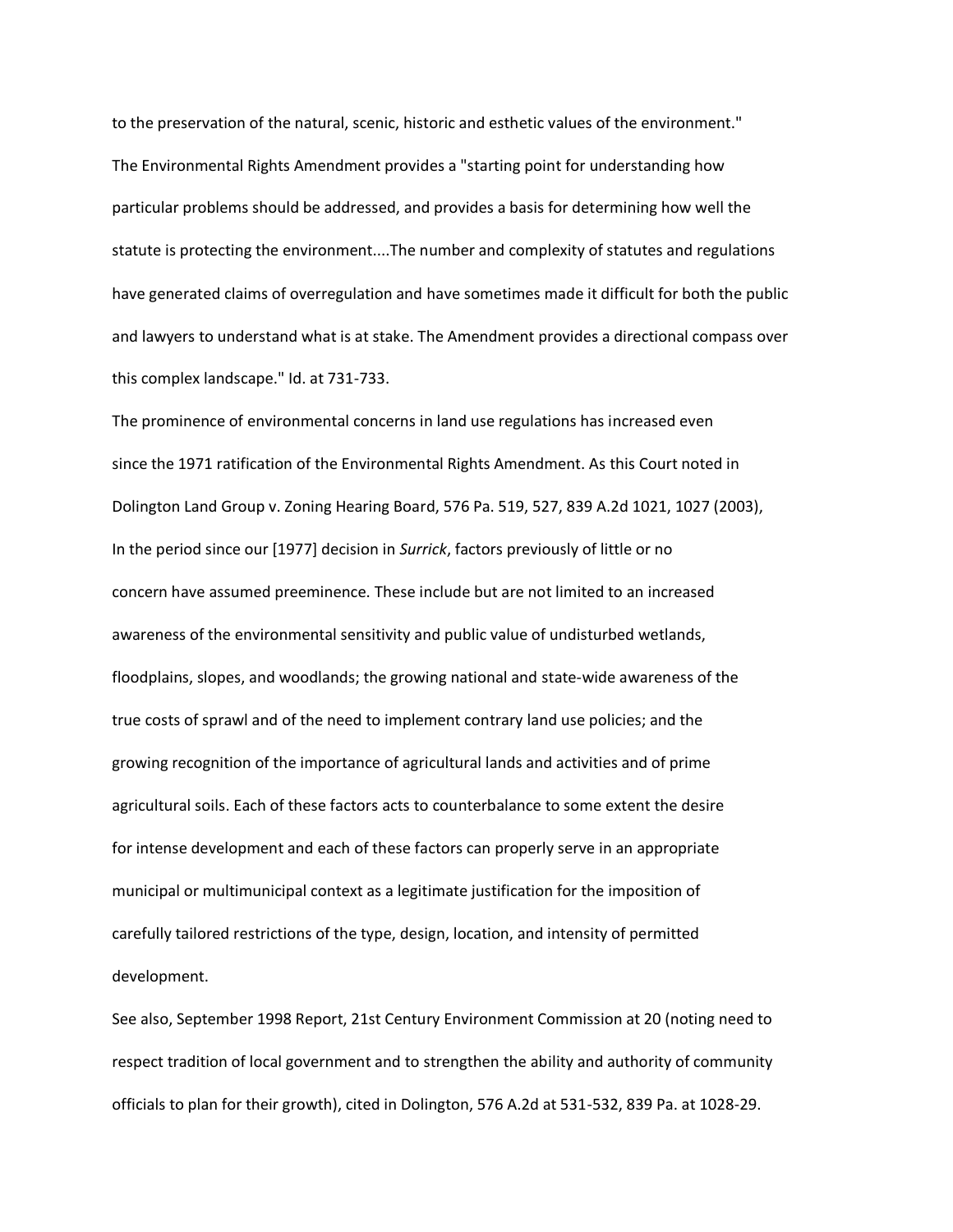In reading the Oil and Gas Act in the light provided by the Environmental Rights Amendment, we can see that room must be given to allow greater -- not less -- protection of our community's environmental, historic and aesthetic resources.

VI. The Environmental Rights Amendment Requires Reading the Oil and as Act in a Manner that Respects Local Regulation

An analysis of the cases applying Article I, Section 27 of the Pennsylvania Constitution, also known as the Environmental Rights Amendment supports the role of local ordinances and places the preemption debate in a broader context. The Environmental Rights Amendment commands that the Commonwealth, as trustee of natural resources, conserve and maintain them. See, Section V, *supra*.

Pennsylvania courts -- and this Court in particular -- have previously relied upon Section 27 to affirm the environmentally protective aspects of a variety of Commonwealth statutes. Amici respectfully submit that this Court, in the cases *sub judice*, must uphold its duties under Section 27 by reading the Act's provision regarding local ordinances in light of Section 27 and affirm the ordinances of the Borough of Oakmont and Salem Township. This outcome is warranted, as the Act provides for only limited preemption of local law in Section 602. *The Oil and Gas Act Makes Explicit Reference to the Environmental Responsibly of Government under Section 27*

The Pennsylvania Oil and Gas Act, 58 P.S. § 601.101 *et seq.,* contains the following Declaration of Purpose:

**"The purposes of this act are to: (1) Permit the optimal development of the oil and gas** resources of Pennsylvania consistent with the protection of the health, safety, environment and property of the citizens of the Commonwealth. (2) Protect the safety of

18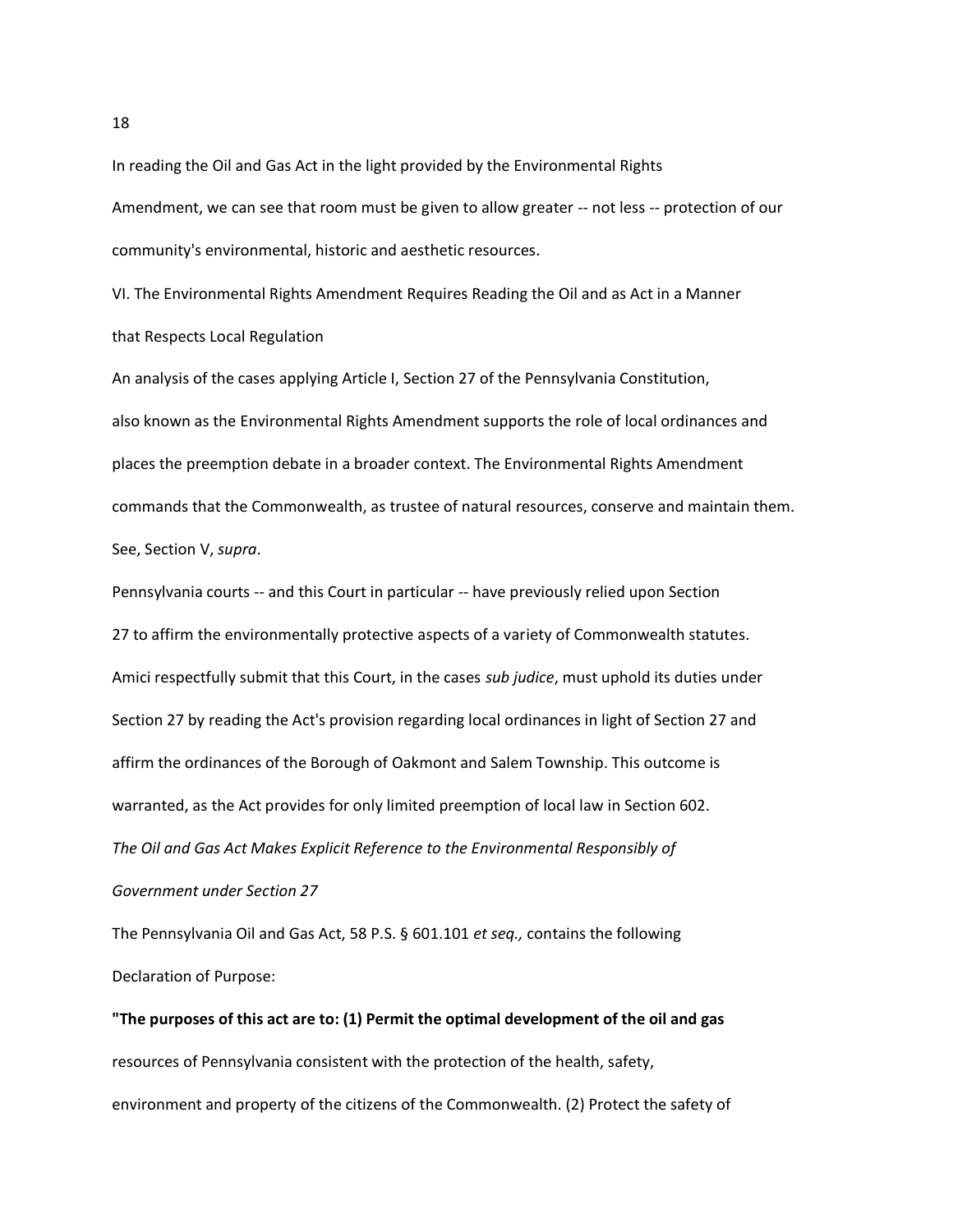personnel and facilities employed in the exploration, development, storage and production of natural gas or oil or the mining of coal. (3) Protect the safety and property rights of persons residing in areas where such exploration, development, storage or 19

production occurs. *(4) Protect the natural resources, environmental rights and values secured by the Pennsylvania Constitution." 58 P.S. § 601.102. (Emphasis added)* The soundness of the Legislature's deference to Article 1, Section 27 becomes evident when one considers both the potential environmental impacts and the potential health effects of oil and gas development if not carefully regulated.2

2 The potential environmental and health effects of natural gas drilling are serious and varied. In particular, there are concerns about the environmental impacts on water resources, both quantity and quality, and on habitat. Natural gas drilling and fracking processes require water resources in the millions of gallons; they may introduce large volumes of water and additives such as friction reducers, biocides, surfactants, scale inhibitors, and hydrochloric acid into the well; and they may also disturb, distribute, and bring to the surface chemicals from various rock formations, including normally occurring radioactive materials (NORMS). Chemicals including benzene, toluene, ethylbenzene and xylenes (BTEX), formaldehyde, plyacrylamides, chromates, diesel fuels, and metals are used in the fracking fluids, drilling muds or are released through diesel exhaust, venting or flaring. It is estimated that 20%-50% of the fracking fluids and the chemicals they contain can remain underground and can spread into deep aquifers. Increases in infrastructure may require traffic and dust controls. Stormwater also presents a threat, as gas drilling operations are exempt from the Clean Water Act's requirements for construction activities to reduce polluted runoff. In eastern Pennsylvania, the scope and nature of natural gas extraction may have an indelible negative impact on the outstanding natural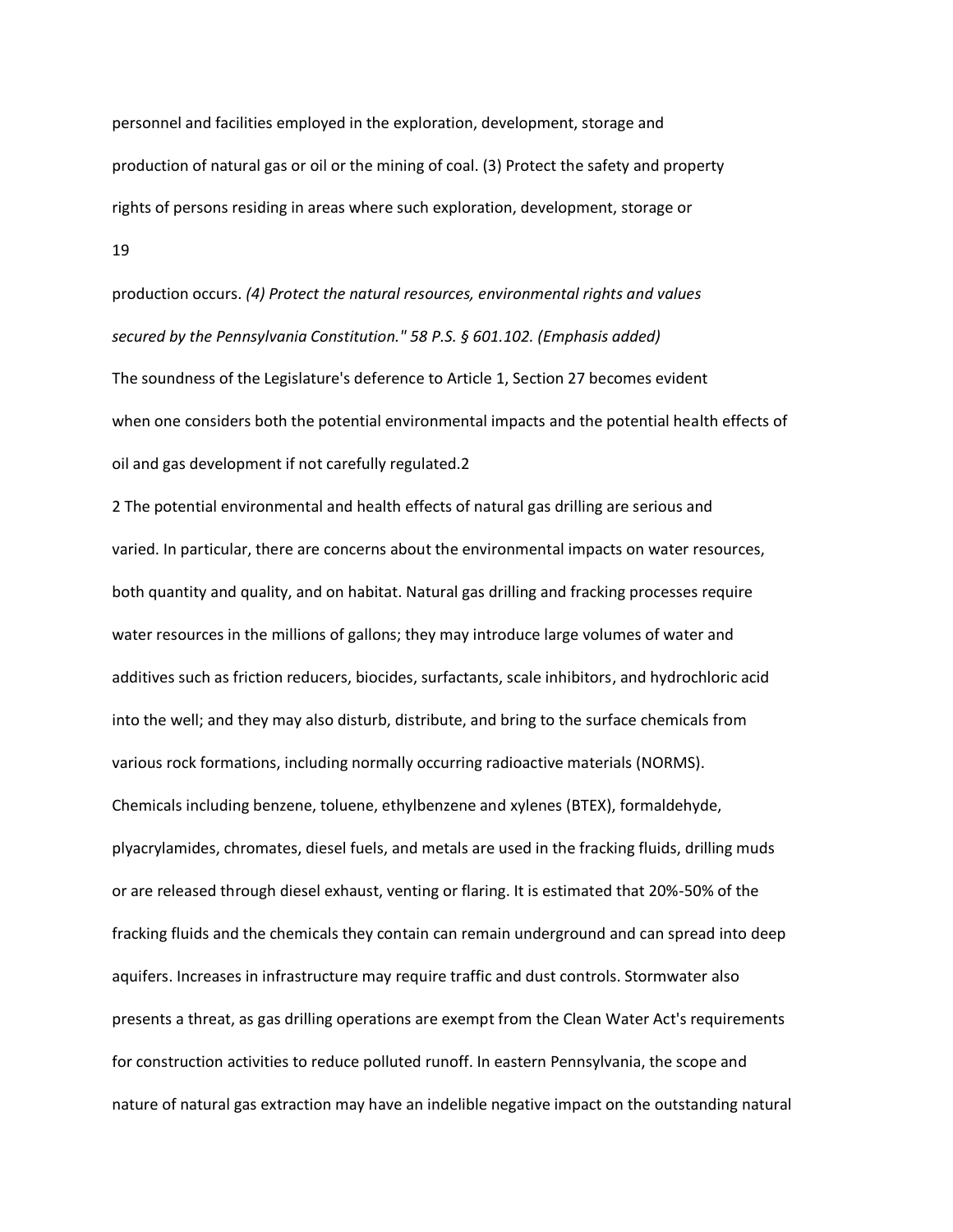resources of the Upper Delaware Wild and Scenic River, the water supply of approximately 15 million people and the communities of the Delaware River Watershed. Delaware Riverkeeper Network, Fact Sheet: Natural Gas Well Drilling And Production In the Upper Delaware River Watershed, at http://tiny.cc/aGpcV (last visited July 7, 2008); Lisa Sumi, Shale Gas: Focus on the Marcellus Shale*,* Oil and Gas Accountability Project/Earthworks, May 2008, at Sec. 1; http://tiny.cc/l6HgG; Earthworks, Oil and Gas Pollution Fact Sheet, http://tiny.cc/cdgfJ; Susquehanna River Basin Commission, Gas Well Drilling and Development, Marcellus Shale, Commission Meeting, Elmira, New York, June 12, 2008, at: http://tiny.cc/UpKdg; Alexandra Fuller, Recovering from Wyoming's Energy Bender, The New York Times, April 20, 2008, at http://tiny.cc/E0O4b (last visited July 7, 2008).

Health effects and animal mortality related to substances used in natural gas drilling in the Western and Southern United States have been documented by both interest groups and the news media. This concern is heightened as gas drilling operations are exempt from provisions of the federal Safe Drinking Water Act that regulate underground injection of chemicals. *See*, TDEX, Crosby 25-3 Well - Windsor Energy, Park County Wyoming, Analysis of Products Used for Drilling, February 25, 2008; Earthworks, Oil and Gas Pollution Fact Sheet, http://tiny.cc/cdgfJ; Peter Gorman, An aquifer is at risk - along with property values, livestock, and dreams - after gas wells move in, Fort Worth Weekly, April 30, 2008, at http://tiny.cc/p2zg2 (Last visited July 8, 2008); Alexandra Fuller, Recovering from Wyoming's Energy Bender, The New York Times, April 20, 2008, at http://tiny.cc/E0O4b (last visited July 7, 2008).

20

The Oil and Gas Act is just one of several Commonwealth statutes to treat the Environmental Rights Amendment as the cornerstone of its purpose. Indeed, the Clean Streams Law, 35 P.S. § 691.1 *et seq.*, Solid Waste Management Act, 35 § 6018.101, *et seq*., Air Pollution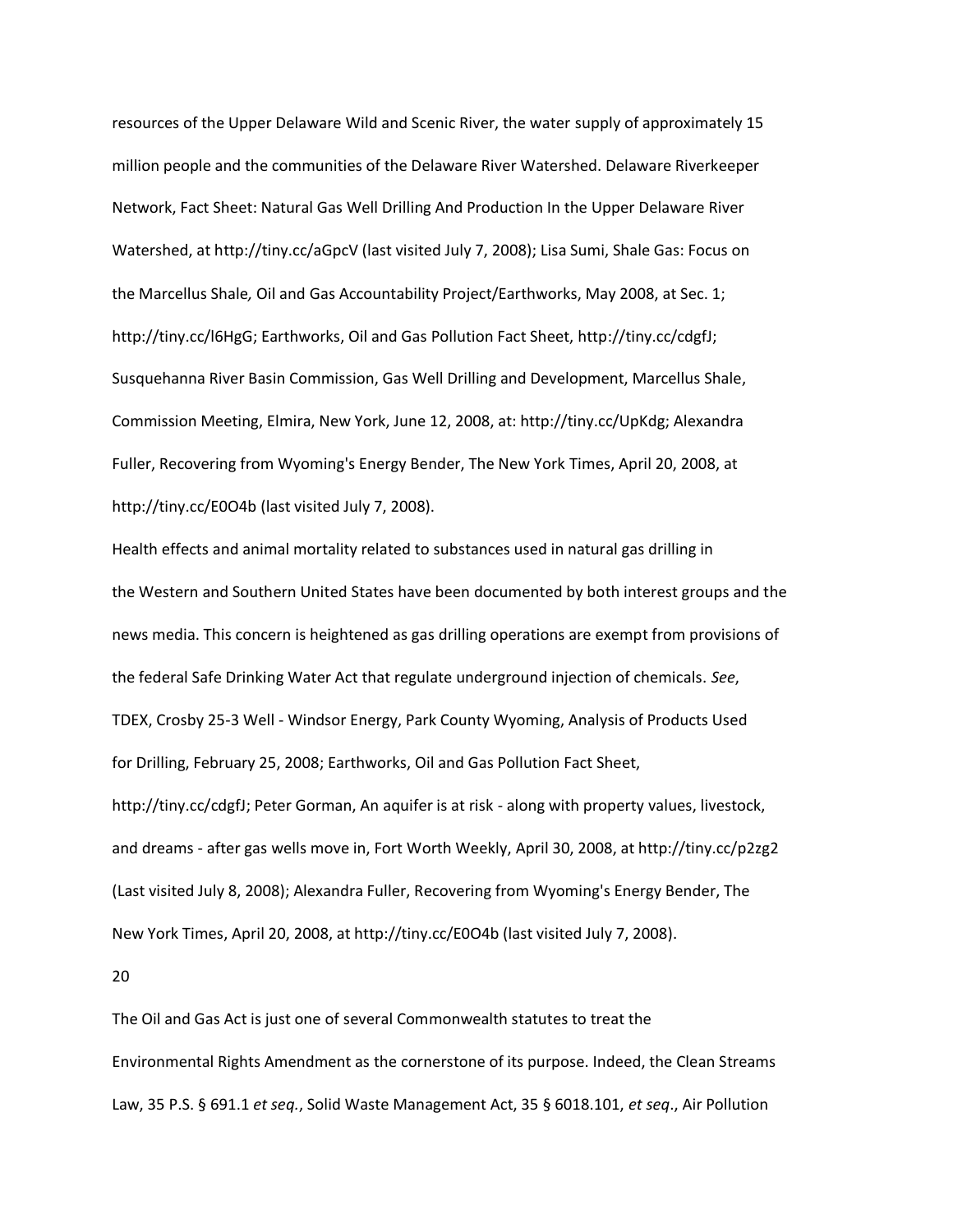Control Act, 35 P.S. § 4001 *et seq*., and Sewage Facilities Act, 35 P.S. § 750.1 *et seq., inter alia,* make either explicit or implicit reference to the Environmental Rights Amendment in their respective purposes. The fulfillment of those purposes counsels in favor of upholding local ordinances

*Clean Streams Law, 35 P.S. § 691.1 et seq.*

The Supreme Court has repeatedly relied on Section 27 in support of broader and more environmentally supportive interpretations of the Clean Streams Law. The Clean Streams Law's declaration of policy includes the ability of Pennsylvanians to have "adequate out of door recreational facilities in the decades ahead." 35 P.S. § 691.4. While this goal does not explicitly mention the Environmental Rights Amendment, this Court has found it appropriate to read the language of Section 27 into its interpretation of the Clean Streams Law.

In Commonwealth v. Harmar Coal Co., 306 A.2d 308 (Pa. 1973), the Court addressed whether, under the Clean Streams Law, the Sanitary Water Board could require a mine owner to treat the discharge of acid mine drainage, included drainage originating from adjacent mines, as acid mine drainage was originally exempt from regulation under CSL. 306 A.2d at 311- 312. The Court found that DER's expansion of regulation to all discharges from mines was appropriate, considering the Commonwealth's constitutional exercise of its police power and the importance of Constitution Article I, Section 27. The Court ultimately found that "an overriding public interest in acid mine drainage pollution control does exist." Id. at 317. The Court concluded that "[t]he public interest is not served if the public, rather than the mine operator, has

21

to bear the expense of abating pollution caused as a direct result of the profit-making, resourcedepleting

business of mining coal." Id. at 321.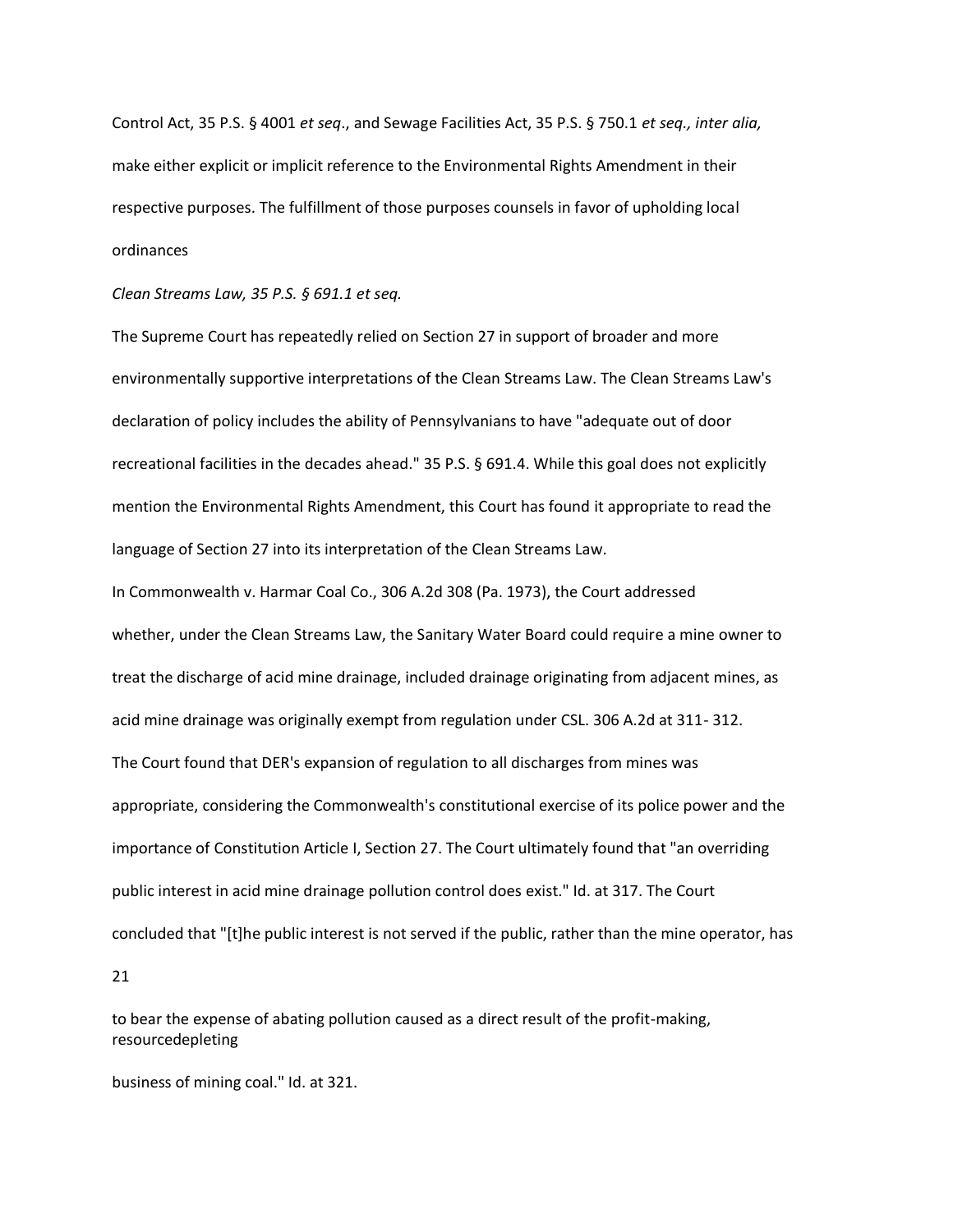In Nat'l Wood Preservers, Inc. v. Dep't of Envtl. Resources, 414 A.2d 37 (Pa. 1980), the Court considered the applicability of Section 316 of the Clean Streams Law to pollution caused by non-mining sources. The Court found that the regulatory power of DER under Section 316 went beyond mining discharges. 414 A.2d at 40. Further, the Court found its reading of section 316 "entirely in harmony" with the legislative objective of the CSL and the Constitution's Environmental Rights Amendment. Id. It reasoned that "*any contrary or narrower reading* of Section 316 would fundamentally undermine the efforts of DER to achieve these legislative objectives, as well *as frustrate the Legislature's fulfillment of its obligation under* Article I, Section 27 of the Pennsylvania Constitution*.*" Id. at 41 (emphasis added). Most recently, in Adams Sanitation Co. v. Dep't of Envtl. Protection, 715 A.2d 390, 394, 395 (Pa. 1998), the Supreme Court also relied on the "legislative mandate contained in Article I, Section 27" in its interpretation of the breadth of Section 316 of the Clean Streams Law. In contrast to Harmar, Adams Sanitation and National Wood, the cases presently before this Court involve the interplay of commonwealth and municipal regulation. Yet to achieve the purposes of Section 27, it is critical that local and state regulation operate in harmony. Just as in Harmar, Adams Sanitation and National Wood, in analyzing the ordinances at issue and the effect of the Oil and Gas Act section 602, the Court's inquiry must take a broad view in determining whether the goals of Section 27 are being fulfilled.

*Solid Waste Management Act, 35 § 6018.101, et seq.*

Cases involving the Solid Waste Management Act ("SWMA") also counsel for a broad application of Section 27. The SWMA's legislative findings state that "improper and inadequate 22

solid waste practices create public health hazards, environmental pollution, and economic loss, and cause irreparable harm to the public health, safety and welfare." Moreover, like the Oil and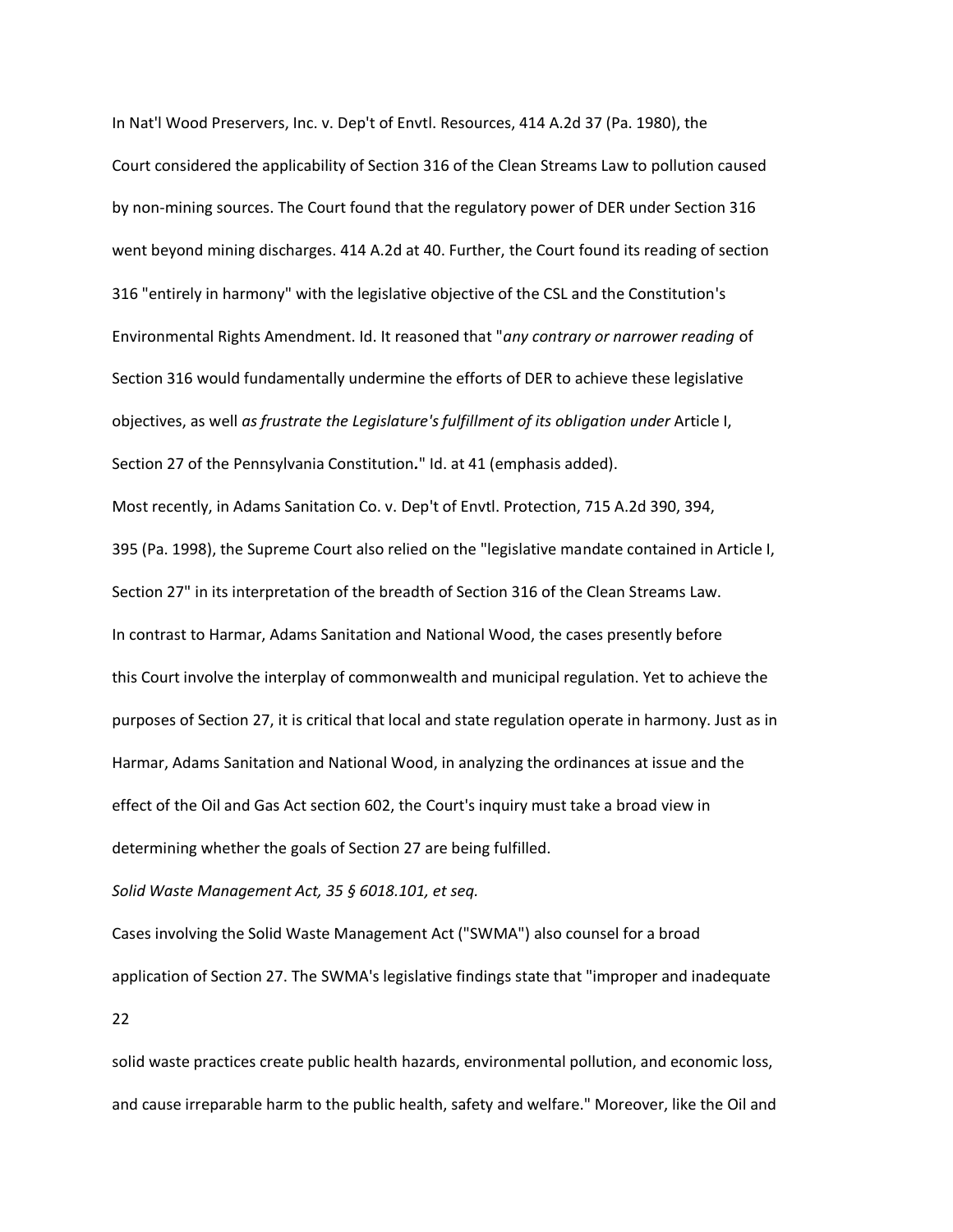Gas Act, the SWMA's declaration of policy includes mandates to: "protect the public health, safety and welfare from the short and long term dangers of transportation, processing, treatment, storage, and disposal of all wastes; [and] *implement Article I, section 27 of the Pennsylvania Constitution." 35 P.S. § 6018.102(4), (10) (emphasis added).*

In Commonwealth v. Packer, 798 A.2d 192 (Pa. 2002), the Supreme Court upheld a broad interpretation of the Solid Waste Management Act's criminal liability for dumping without a permit. In imposing liability on any violator, not just those subject to permitting, the Court relied on its duty to fulfill the stated purposes of the Act, and in particular the implementation of Article I, Section 27. Id. 198-99. See also, Dep't of Envtl. Resources v. BVER Envtl., Inc., 568 A.2d 298, 300 (Pa. Comwlth. 1990).

In a similar context, in Dep't of Envtl. Res. v. Blozenski Disposal Serv., 566 A.2d 845 (Pa. 1989), the Court justified the constitutionality of certain warrantless inspection provisions of the SWMA under Section 27. 566 A.2d at 845. The Court, holding that Section 27 supported the constitutionality of governmental prosecution of environmental crimes, stated: [the] Solid Waste Management Act ... was enacted to implement the will of the people as expressed in Article I, Section 27 of the Pennsylvania Constitution ... Viewed in that light, it is apparent that the legislature is *very concerned* about the problems and risks posed by both hazardous and non-hazardous ("ordinary") waste disposal and has subjected the disposal of *all forms of solid waste* to heavy regulation. The strong presumption of constitutionality that accompanies environmental legislation in this Commonwealth requires that we give great deference to the General Assembly's assessment of the dangers and risks posed by improper and inadequate solid waste practices regarding *all* forms of solid waste.

Id. at 849 (internal citations omitted).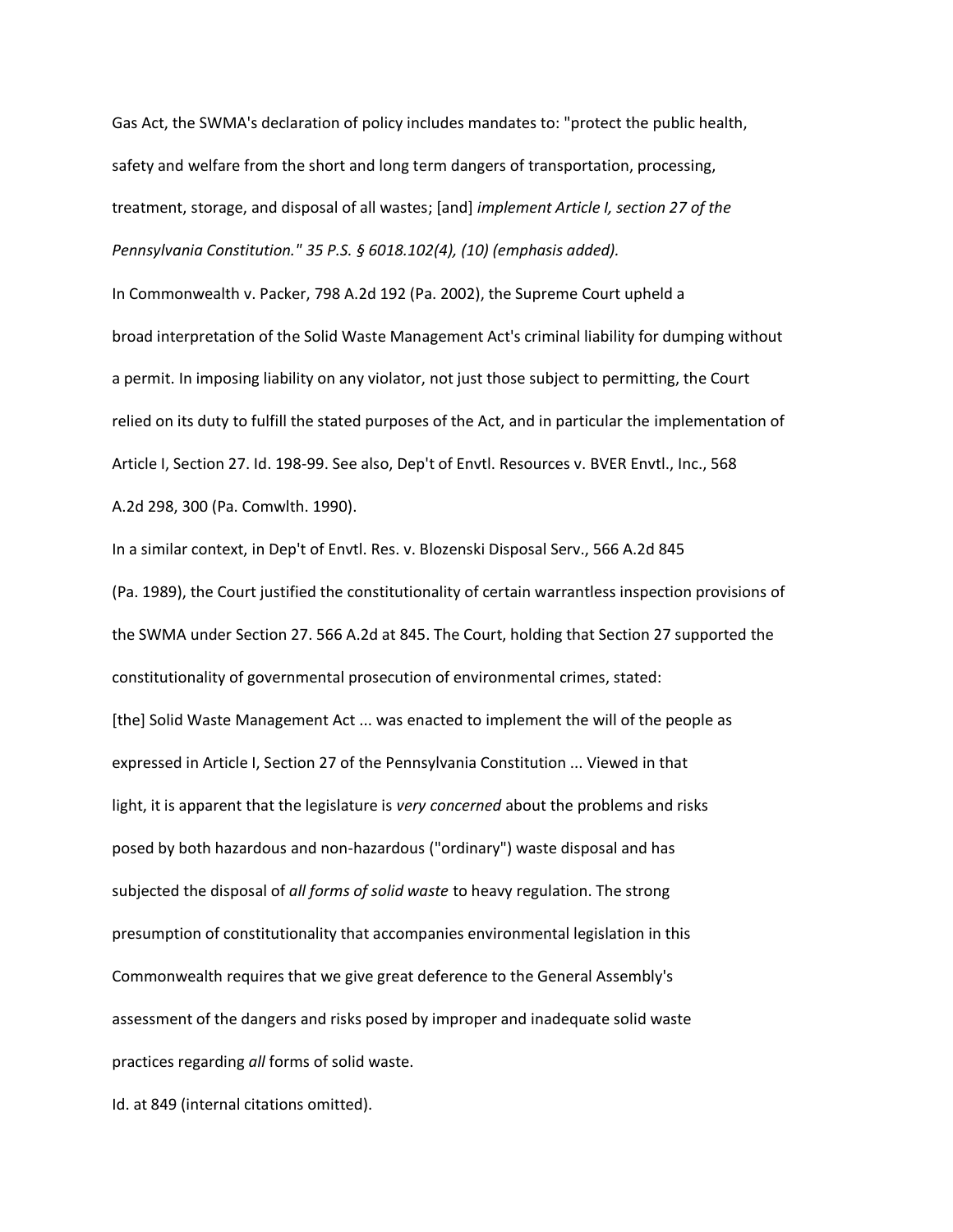In the foregoing cases, this Court relied on Section 27 and upheld key SWMA provisions. As noted, the SWMA and the Oil and Gas Act both explicitly reference Section 27 in their statements of purpose. These holdings provide a useful framework in which to analyze the cases presently before this Court, as they appropriately look to Section 27 for the proper breadth of the statute at issue.

### *Air Pollution Control Act, 35 P.S. § 4001 et seq.*

The Court has also relied on Section 27 to support a broader interpretation of the Air Pollution Control Act. The Commonwealth has declared the following, among others, to be policies of the Air Pollution Control Act:

to protect the air resources of the Commonwealth to the degree necessary for the (i) protection of public health, safety and well-being of its citizens; (ii) prevention of injury to plant and animal life and to property; (iii) protection of the comfort and convenience of the public and the protection of the recreational resources of the Commonwealth; 35 P.S. § 4002.

In Dep't of Envtl. Res. v. Locust Point Quarries, Inc, 396 A.2d 1205 (Pa. 1979), where a quarry operator was accused of violating regulations relating to fugitive air emissions, but sought to avoid liability by relying on statutory construction, the Court relied on Section 27 to ensure the proper imposition of liability. 396 A.2d at 1206, 1209. Instead of simply relying on - and potentially dismissing - the legislative policies of the Air Pollution Control Act, the Court looked instead to Section 27 and found that it *commits* the Commonwealth to "the conservation and maintenance of clean air," and that "protection of air resources is a matter of highest priority in the Commonwealth." Id. at 1209.

Similarly, in Dep't of Envtl. Res. v. Bethlehem Steel Corp., 367 A.2d 222 (Pa. 1976), the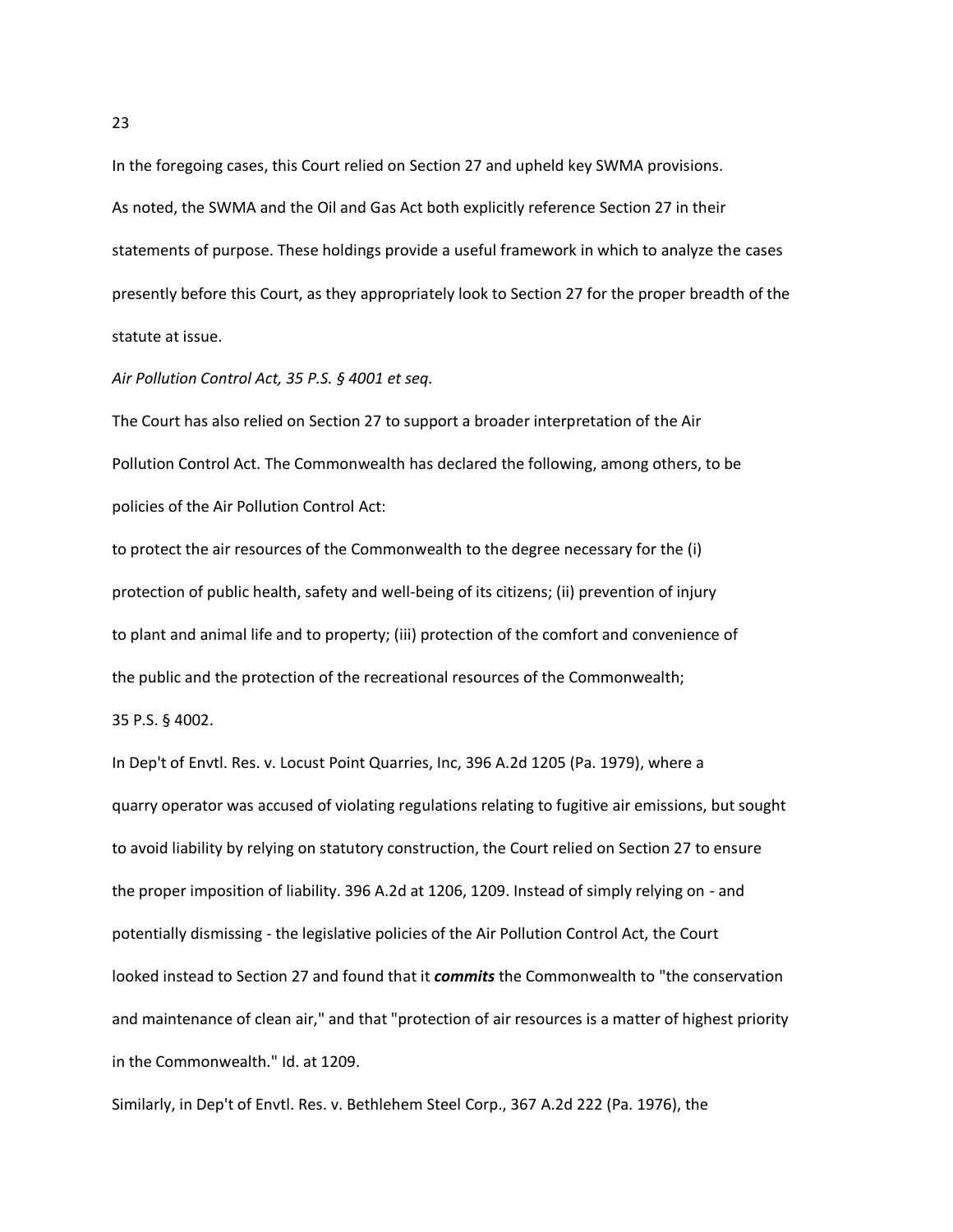Court took a broader view of the Air Pollution Control Act when it held that it had jurisdiction to enforce a consent order of DER even while review of another provision was pending. 367 A.3d 24

at 224. In the case, DER sought to enforce a consent order against the defendant while that defendant was appealing a provision of the consent order. The Court reasoned that depriving the judiciary of jurisdiction would go against the purpose of the Air Pollution Control Act, which "stems from the Pennsylvania Constitution" and includes the "protection of public health, safety and well-being of the citizens..." and which "makes the preservation of the quality of our air resources a matter of the highest public importance." Id. at 226, n.10. The enforceability of Consent Order was in keeping with these policies. Id. at 226-227.

Unlike the Oil and Gas Act, the Air Pollution Control Act does not specifically refer to Article 27, and yet the Court has found the Environmental Rights Amendment to inform its interpretation of the Air Pollution Control Act in the foregoing cases.

*Sewage Facilities Act, 35 P.S. § 750.1 et seq.*

Similarly, the Sewage Facilities Act declares that the policies of the Commonwealth of Pennsylvania include:

(1) To protect the public health, safety and welfare of its citizens through the development and implementation of plans for the sanitary disposal of sewage waste ... (3) To prevent and eliminate pollution of waters of the Commonwealth by coordinating planning for the sanitary disposal of sewage wastes with a comprehensive program of water quality management ... [and]

(7) To insure the rights of citizens on matters of sewage disposal as they may relate to this act and the Constitution of this Commonwealth.

35 P.S. § 750.3.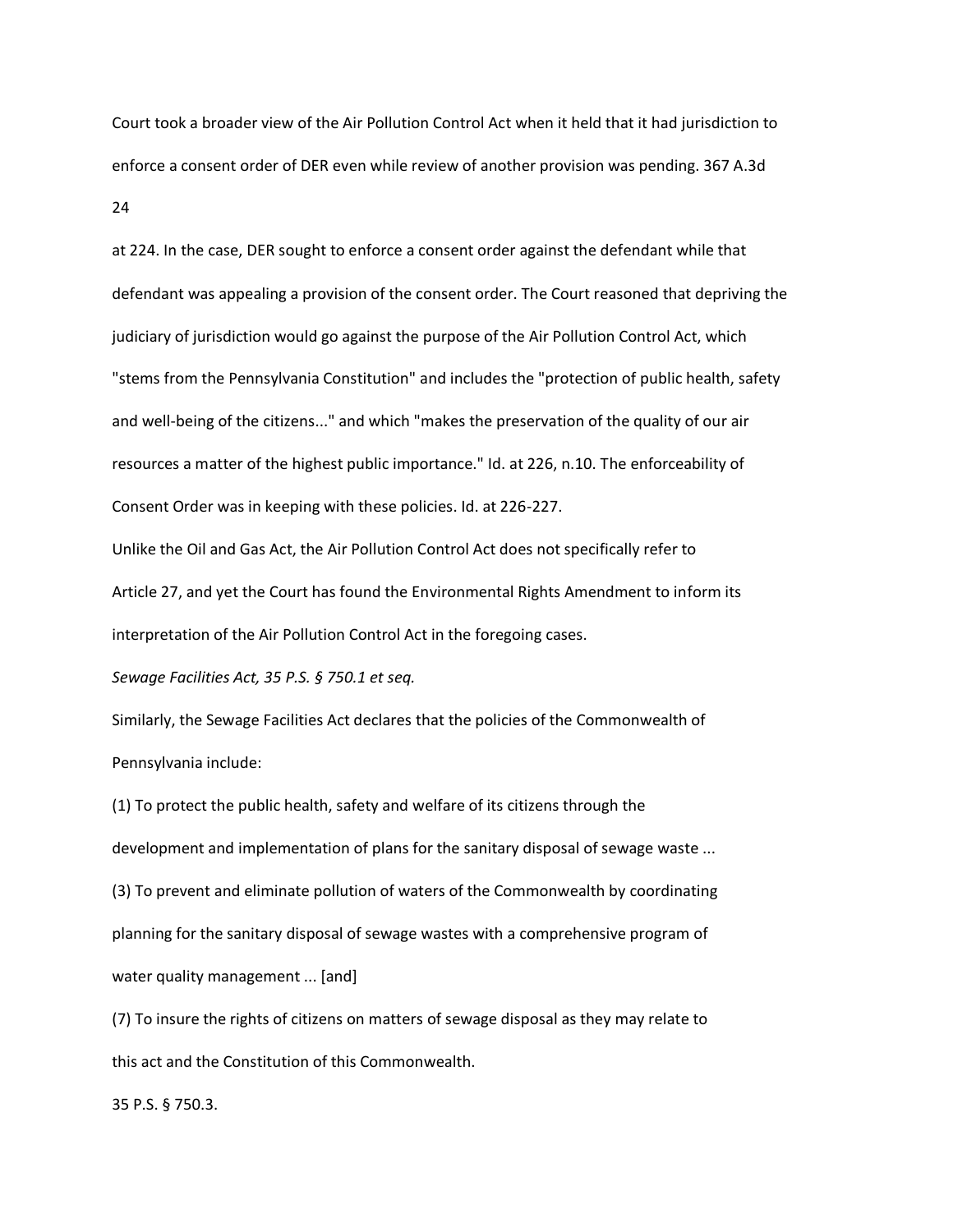In Comm. College of Delaware County v. Fox, 342 A.2d 468 (Pa. Comwlth. 1975), a sewage permit issued to the CCDC Authority was challenged on the basis that it was issued without analyzing the "long-range and indirect environmental impact" of construction. 342 A.2d at 472. The Court found that "when proceeding under either The Clean Streams Law or the 25

Sewage Facilities Act, the DER must operate within the limitations of *Article I, Section 27 of the Pennsylvania Constitution" Id. at 473-474.*

As under the Air Pollution Control Act, the Sewage Facilities Act does not specifically refer to Article 27, yet the Court has recognized the necessity of determining statutory rights and responsibilities through the lens of the Environmental Rights Amendment.

## *Historic Preservation*

In United Artists Theater Circuit v. City of Phil., 635 A.2d 612 (Pa. 1993), the property owner argued that Philadelphia's historic preservation ordinance constituted a taking in violation of the Pennsylvania Constitution. In analyzing whether the Pennsylvania Constitution grants greater rights than the federal constitution, one of the factors the Court considered is whether there are "unique issues of state and local concern." 635 A.2d at 615. The Court found that Article I, Section 27 weighed against a decision that the ordinance effected a taking holding that the Amendment "reflects a state policy encouraging the preservation of historic and esthetic resources," that it represents "a general public interest in preserving historic landmarks," and that no other practical means existed for preserving such landmarks. 635 A.2d at 618-20. As Professor Dernbach has observed, "Article I, Section 27 both supported extension of the police power to historic preservation, and helped defend this extension against a propertybased constitutional challenge." Prof. John C. Dernbach, "Natural Resources and the Public Estate", Chap. 29, §29.3[d], p. 702-703*, The Pennsylvania Constitution, A Treatise on Rights*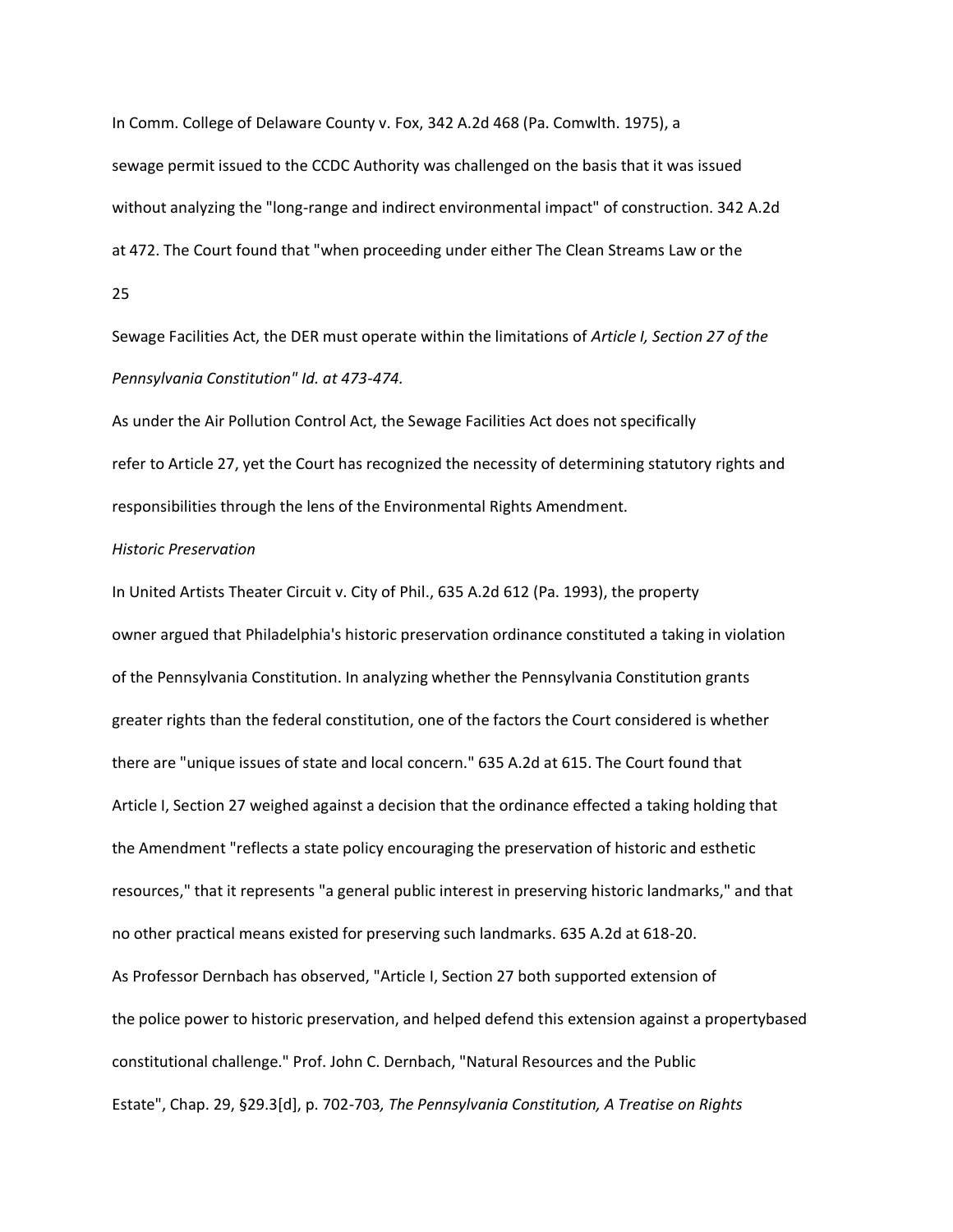*and Liberties (Bisel, 2004). The application of Section 27 to the Oil and Gas Act supports the* local ordinances of Oakmont and Salem against preemption challenges under the Oil and Gas Act.

26

Section 27 requires reading the Oil and Gas Act in a manner that respects local regulation. This Court must therefore uphold the local ordinances at issue in these cases. VII. Courts Have Repeatedly Found that Environmental Protection Responsibilities Are Shared

Following the adoption of the Environmental Rights Amendment, the Courts heard repeated challenges to the actions of administrative agencies, with environmentalists arguing that each agency should have a broader role in implementing the Amendment. In response, the lower courts have consistently sanctioned a diffuse approach to environmental regulation, with oversight responsibility being shared across various agencies and with each agency having its own limited regulatory domain. See, e.g., Community College of Delaware County v. Fox, 20 Pa. Cmmw. 335, 342 A.2d 468 (1975) (holding that the Department of Environmental Resources could not consider aspects of planning and zoning, and did not have the authority to withhold a permit on non-statutory environmental and land use criteria; instead, these are the concern and responsibility of municipal agencies); Bruhin v. Commonwealth, 320 A.2d 907, 909-911 (Pa. Commw. Ct. 1974) (rejecting an appeal from citizens who, relying on Section 27, sought to have the Department of Environmental Resources hold public hearings to consider the environmental impact of highway modifications); In re: Condemnation for Legislative Route 212, 349 A.2d 819, 822 (Pa. Commw. Ct. 1975) (agency's duties are limited to procedures set forth in regulations); Department of Envtl. Resources v. Precision Tube Co., 358 A.2d 137, 139 (Pa. Commw. Ct. 1976) (remanding to Environmental Hearing Board on holding that statutory power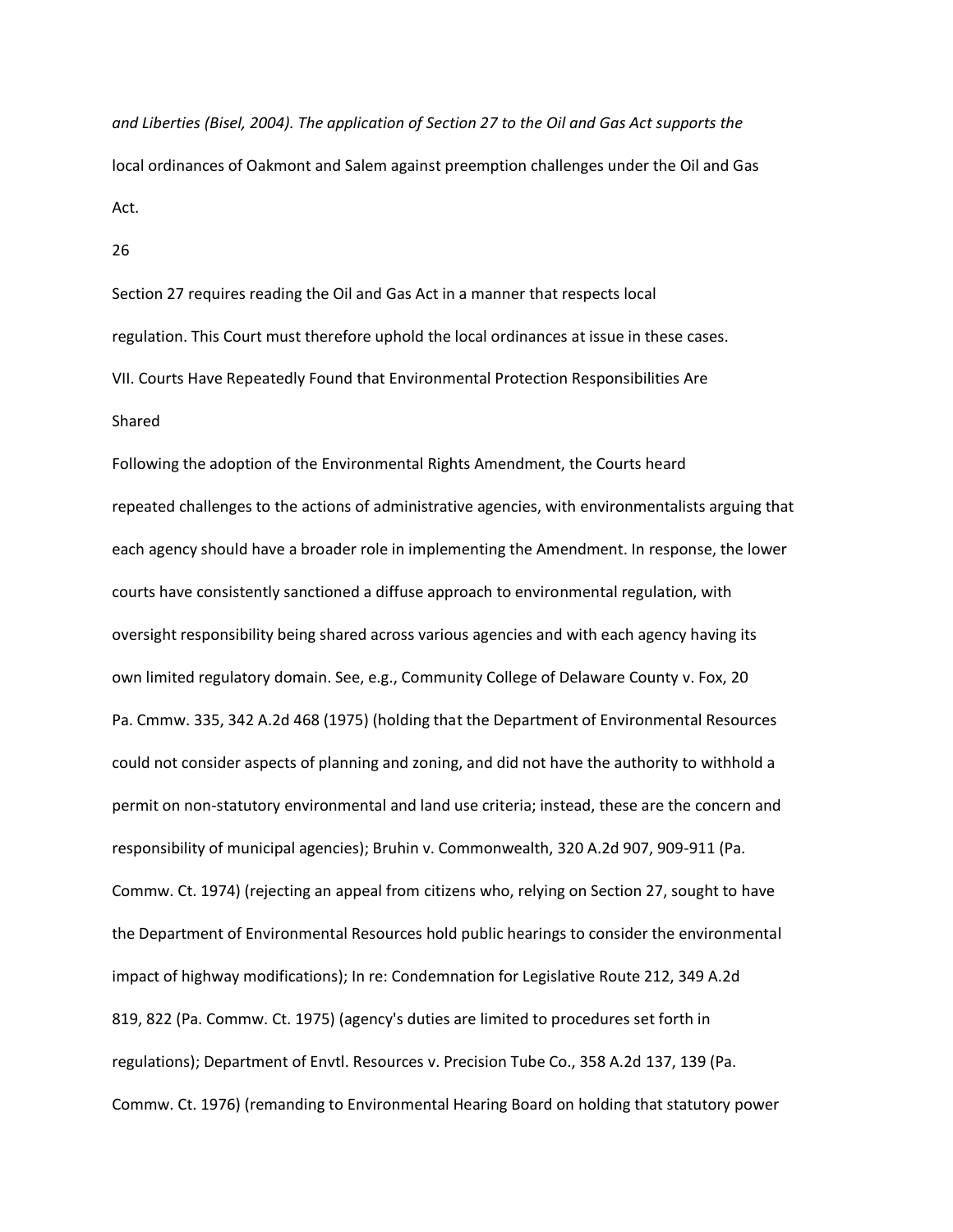was necessary to invoke article I, 27 of Pennsylvania Constitution); Snelling v. Department of Transp., 366 A.2d 1298, 1303 (Pa. Commw. Ct. 1976) (Department of Transportation did not have regulatory framework to consider environmental impact); Borough of Moosic v. Pennsylvania Pub. Util. Comm'n, 429 A.2d 1237, 1239 (Pa. Commw. Ct. 1981) (Section 27 does 27

not expand the powers of a statutory agency); Del-AWARE, Unlimited, Inc. v. Commonwealth Dep't of Envtl. Res., 508 A.2d 348 (Pa. Cmwlth. 1986); Concerned Residents of the Yough, Inc. v. Department of Envtl. Resources, 639 A.2d 1265, 1273 (Pa. Commw. Ct. 1994) (the only aesthetic standard against which the facility was measured was whether it met the set-back requirement); See generally, Fried & Van Damme, Environmental Protection In A Constitutional Setting, 68 Temp. L. Rev. 1369 (Fall 1995).

As a result of these decisions, each individual Commonwealth agency has understood that its role in implementing Article I, Section 27 is limited and that other regulatory and enforcement entities would be carrying a share of the burden in meeting the Commonwealth's environmental protection obligations. Any decision here which reads the preemption language of the Oil and Gas Act in such a way as to cut municipal governments out of their role in implementing Section 27 would run counter to this historical trend of judicial decisions and resulting agency action. Cutting off municipalities from playing their constitutionally mandated role in environmental protection would thus leave a gap in regulatory protection that would be contrary to dictates of the Environmental Rights Amendment.

## VIII. Conclusion

The Oil and Gas Act explicitly provides for only limited preemption and leaves a role for municipalities to regulate under the Municipalities Planning Code (MPC) and Flood Management Act. Municipalities have a unique authority and responsibility in the regulatory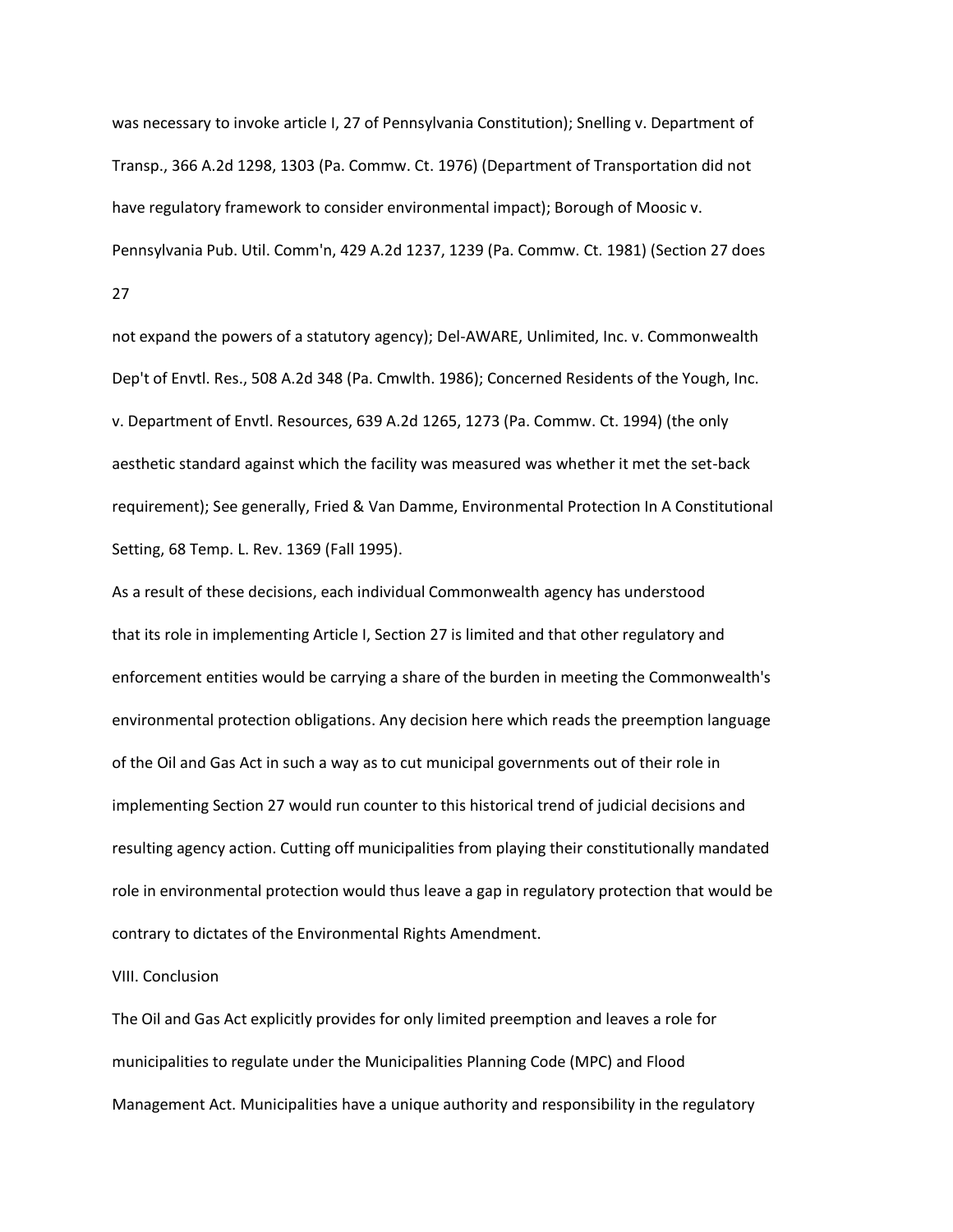framework which must be maintained; they "give consideration to the character of the municipality, the needs of the citizens and the suitabilities and special nature of particular parts of the municipality." 53 P.S. § 10603(a). Maintaining this role of local governments is

28

consistent with and required by the Environmental Rights Amendment to the Pennsylvania Constitution.

For the foregoing reasons, Nockamixon Township, the Delaware Riverkeeper, Delaware Riverkeeper Network, American Littoral Society and Damascus Citizens for Sustainability respectfully request that the Court reverse the rulings of the courts below and uphold the ordinances of the Borough of Oakmont and Salem Township.

Respectfully submitted,

Date: July 8, 2008 \_\_\_\_\_\_\_\_\_\_\_\_\_\_\_\_\_\_\_\_\_\_\_\_\_\_\_\_\_\_\_\_\_\_\_\_

JORDAN B. YEAGER

Pa. Bar No. 72947

CURTIN & HEEFNER LLP

Heritage Gateway Center

1980 S. Easton Road, Suite 220

Doylestown, PA 18901

Tel: 267-898-0570

Fax: 267-759-1389

E-Mail: jby@curtinheefner.com

SOLICITOR, NOCKAMIXON TOWNSHIP

\_\_\_\_\_\_\_\_\_\_\_\_\_\_\_\_\_\_\_\_\_\_\_\_\_\_\_\_\_\_\_\_\_\_\_\_

ELIZABETH KONIERS BROWN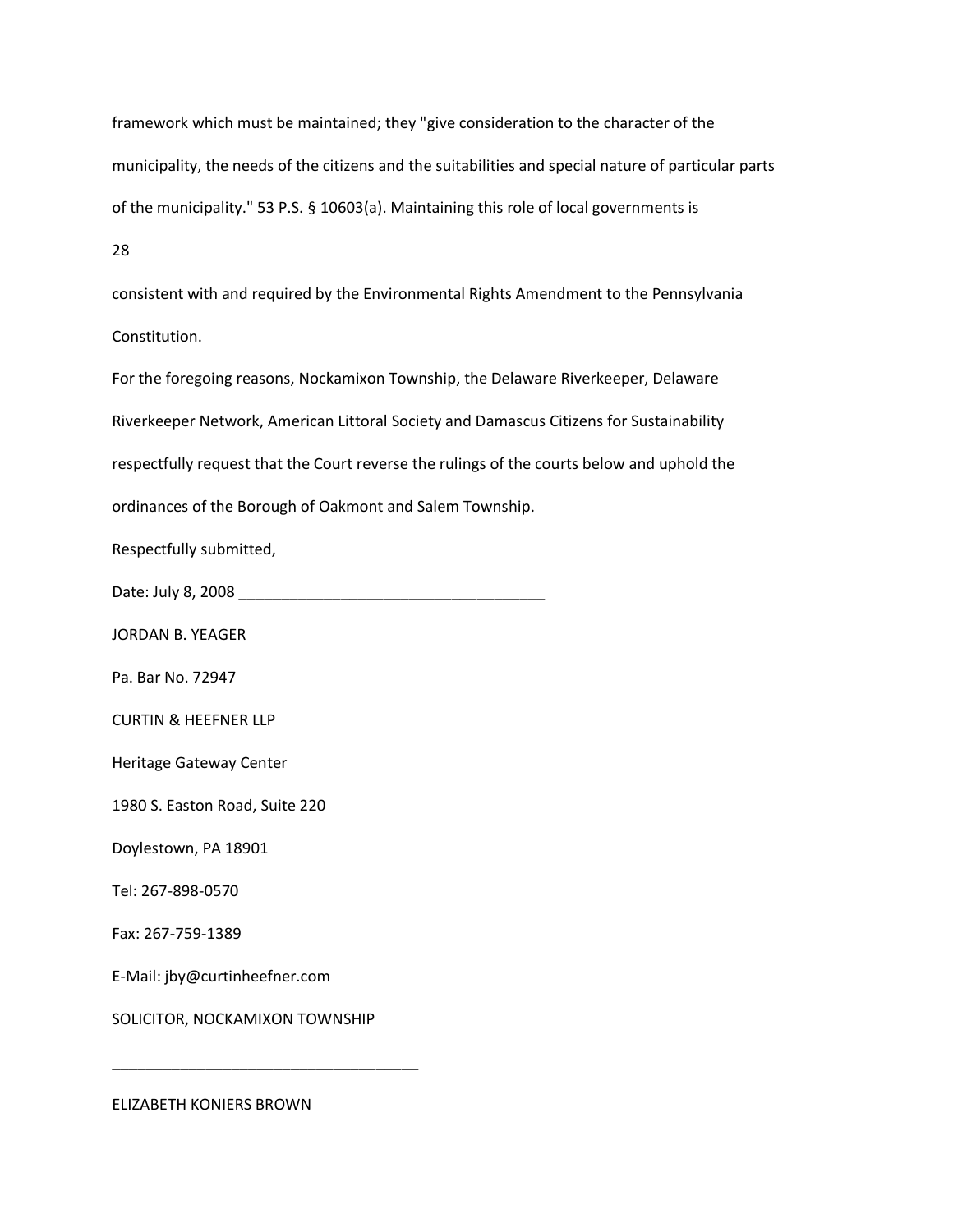PA Bar No. 94052 Senior Attorney DELAWARE RIVERKEEPER NETWORK 300 Pond Street, 2nd Floor Bristol, PA 19007 Tel.: 215-369-1188 Fax: 215-369-1181 E-Mail: elizabeth@delawareriverkeeper.org On Behalf of Amici Curiae Nockamixon Township, the Delaware Riverkeeper, Delaware Riverkeeper Network, American Littoral Society, and Damascus Citizens for Sustainability 29 CERTIFICATE OF SERVICE I hereby certify that I am this day serving the foregoing document upon the persons and in the manner indicated below which service satisfies the requirements of Pa.R.C.P. 121: Service by first class mail, postage paid, addressed as follows: Clifford B. Levine, Esq. Thorp Reed & Armstrong, L.L.P. 301 Grant St 14th Fl Pittsburgh, PA 15219-1425 Representing: Borough Council of the Borough of Oakmont and the Borough of Oakmont, Appellant

Dwight David Ferguson, Esq.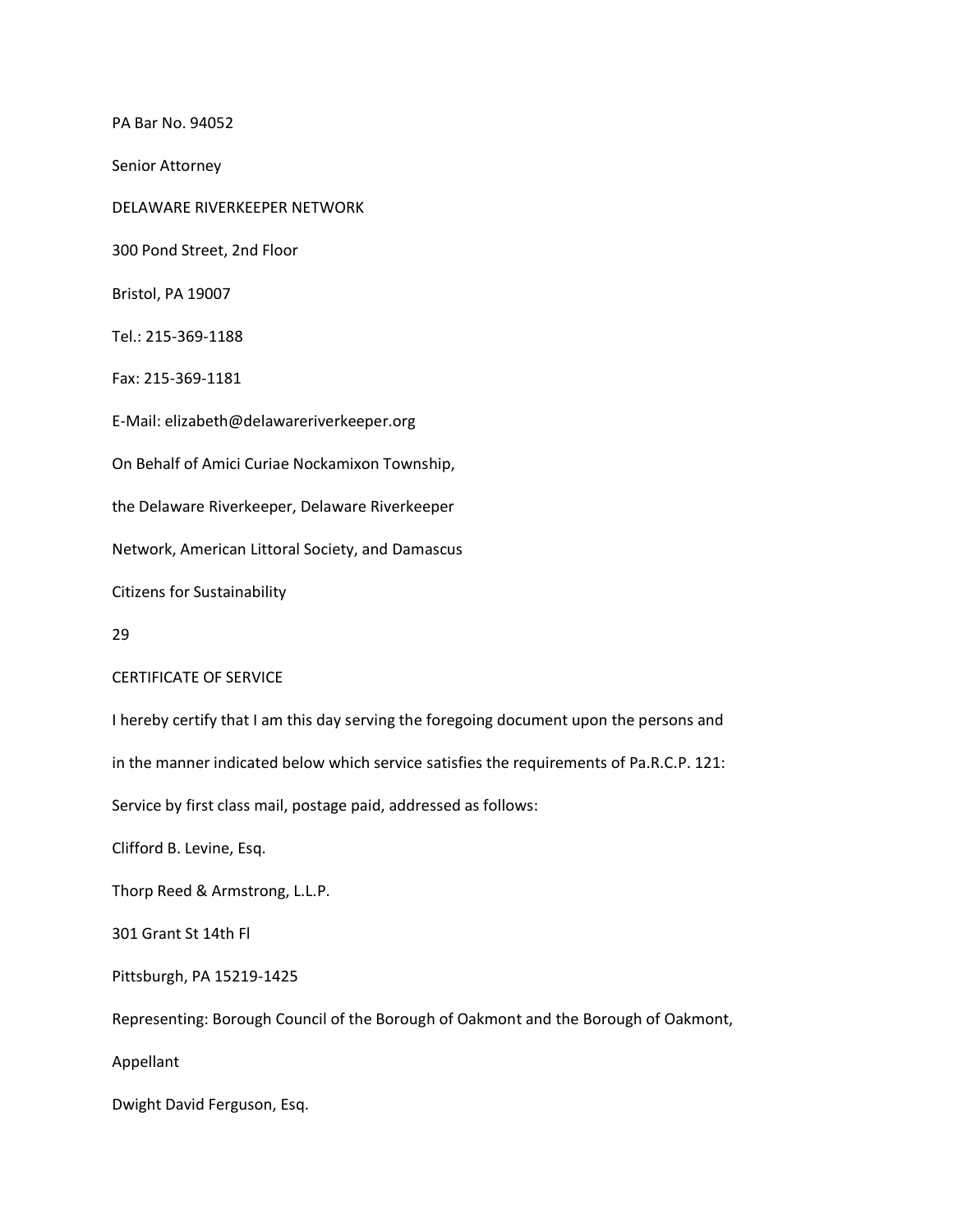Hollinshead, Mendelson, Bresnahan & Nixon, P.C. 2901 Grant Building 330 Grant Street Pittsburgh, PA 15219 Representing: J. Bryant Mullen, et al., Appellee Patricia L. Dodge, Esq. Meyer, Unkovic & Scott, L.L.P. 1300 Oliver Building Pittsburgh, PA 15222-2304 Representing: Huntley & Huntley, Inc., Appellee Gary A. Falatovich, Esq. 215 McKeon Way Greensburg, PA 15601 Representing: Salem Township, Appellant Walter A. Bunt, Jr., Esq. George A. Bibikos, Esq. Michael James Ross, Esq. Kirkpatrick & Lockhart Preston Gates Ellis LLP 535 Smithfield Street Pittsburgh, PA 15222-2312 Representing: Range Resources, CB Energy, Independent Oil & Gas Ass'n et al. , Appellee Aaron M. Kress, Esq. 333 Freeport St, Ste 202 New Kensington, PA 15068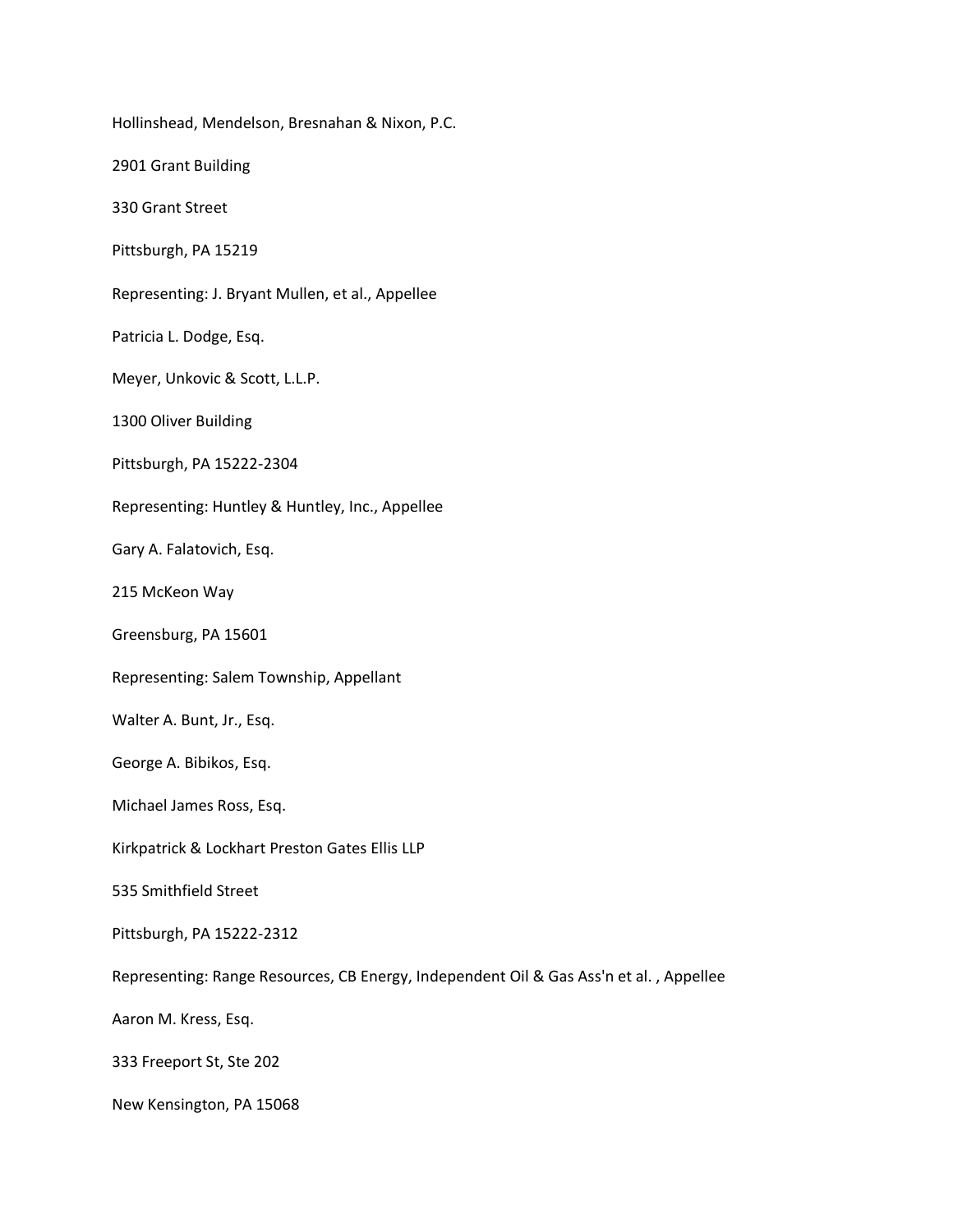Representing: Range Resources - Appalachia, LLC, et al., Appellee 30 Dennis A. Whitaker, Esq. Susan P. Shinkman, Esq. PA Department of Environmental Protection Rachel Carson State Office Building Office of Chief Counsel, P.O. Box 8464 Harrisburg, PA 17105-8464 Representing: Department of Environmental Protection, Participants Thomas L. Wenger, Esq. David Russell Getz, Esq. Peter Grayson Howland, Esq. Wix, Wenger & Weidner, P.C. 508 North Second Street, P.O. Box 845 Harrisburg, PA 17108-0845 Representing: Pennsylvania State Association of Township Supervisors, Appellant Amicus Curiae Date: July 8 2008 \_\_\_\_\_\_\_\_\_\_\_\_\_\_\_\_\_\_\_\_\_\_\_\_\_\_\_\_\_\_ JORDAN B. YEAGER Pa. Bar No. 72947 CURTIN & HEEFNER LLP Heritage Gateway Center 1980 S. Easton Road, Suite 220 Doylestown, PA 18901